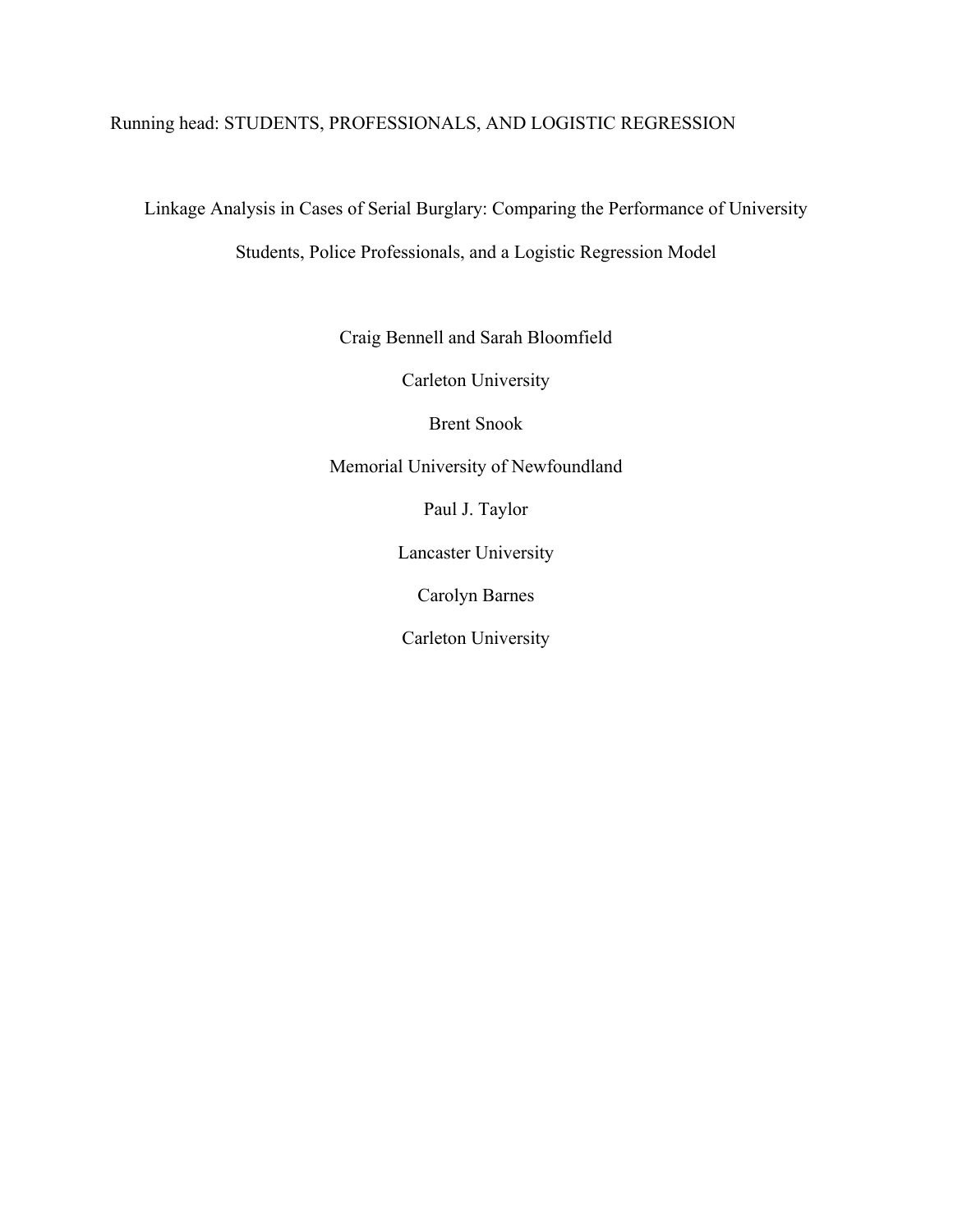### Abstract

University students, police professionals, and a logistic regression model were provided with information on 38 pairs of burglaries, 20% of which were committed by the same offender, in order to examine their ability to accurately identify linked serial burglaries. For each offense pair, the information included: (1) the offense locations as points on a map, (2) the distance (in km) between the two offenses, (3) entry methods, (4) target characteristics, and (5) property stolen. Half of the participants received training informing them that the likelihood of two offenses being committed by the same offender increases as the distance between the offenses decreases. Results showed that students outperformed police professionals, that training increased decision accuracy, and that the logistic regression model achieved the highest rate of success. Potential explanations for these results are presented, focusing primarily on the participants' use of offense information, and their implications are discussed.

Key words: Linkage analysis; comparative case analysis; serial burglary; criminal behavior; decision-making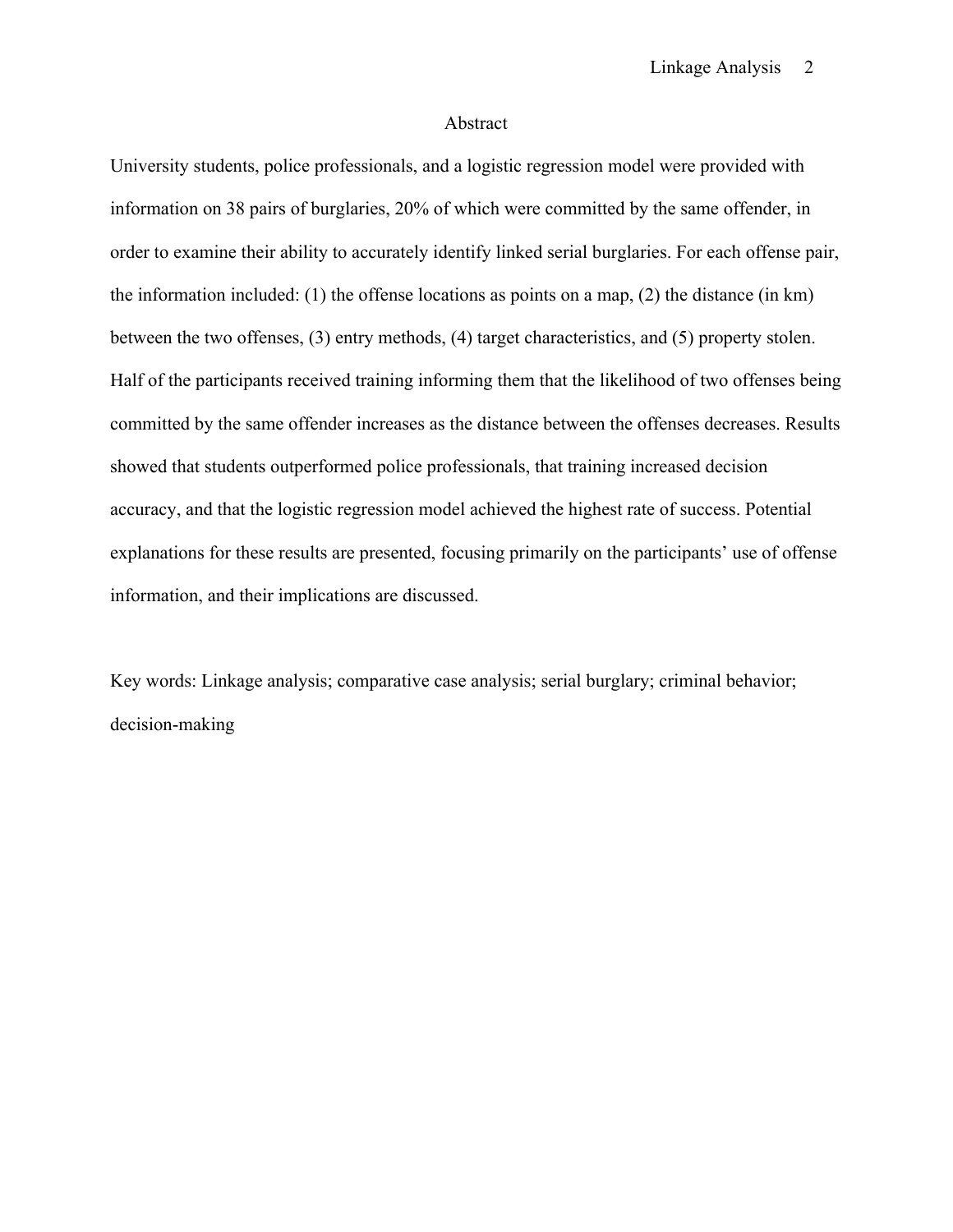Linkage Analysis in Cases of Serial Burglary: Comparing the Performance of University Students, Police Professionals, and a Logistic Regression Model

Linkage analysis involves using crime scene information to decide if two (or more) offenses were committed by the same offender (Bennell & Canter, 2002). Failure to link offenses accurately can waste police resources, prolong criminal investigations, and prevent the apprehension of the actual offender (Grubin, Kelly, & Brunsdon, 2001). Unfortunately, linkage decisions are often made under conditions of considerable uncertainty because physical evidence (e.g., DNA) is lacking or insufficient (Hazelwood & Warren, 2003). In the absence of physical evidence, investigators will have to base their inferences on behavioral information (Bennell  $\&$ Canter, 2002; Bennell & Jones, 2005). Little is known, however, about the ability of investigators to use crime scene behavior to make accurate linkage decisions (Woodhams, Hollin, & Bull, 2007).

Although studies have shown that it is possible to link offenses from offense behaviors using statistical techniques (e.g., Bennell & Canter, 2002; Bennell & Jones, 2005; Goodwill & Alison, 2006; Green, Booth, & Biderman, 1976; Grubin et al., 2001; Santtila, Fritzon, & Tamelander, 2005; Santtila, Pakkanen, Zappala, Bosco, Valkama, & Mokros, 2008; Tonkins, Grant, & Bond, 2008; Woodhams, Grant, & Price, 2007; Woodhams & Toye, 2007), only one published study has examined how people perform on this task. Santtila, Korpela, and Häkkänen (2004) examined the ability of 4 distinct groups of individuals to accurately link vehicle offenses. They presented experienced vehicle offense investigators, experienced general investigators (i.e., investigators with no specialised training in vehicle crime investigation), novice general investigators, and naïve participants with offense information relating to 30 offenses committed by 10 known offenders (three offenses each). The participants were asked to review the offense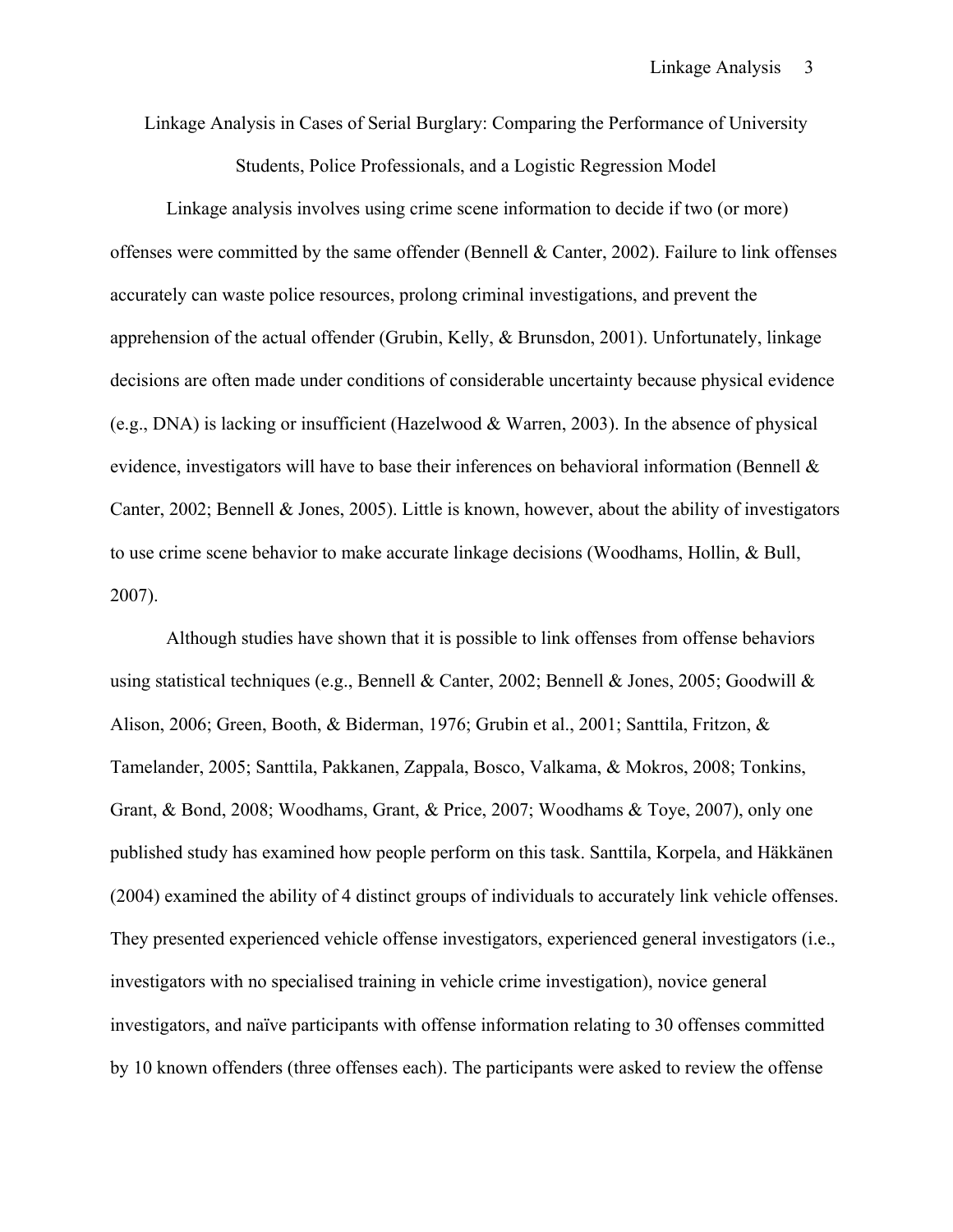information and determine which of the offenses they believed were linked. The results showed that investigators, as a group, were significantly more accurate than naïve participants, but there were no accuracy differences between the types of investigators (with each group correctly identifying about half of the possible links). However, experienced vehicle offense investigators focused their attention on a smaller sub-set of offense behaviors when making their linking decisions compared to all other groups.

Santtila et al.'s (2004) study suggests that there are theoretical and practical reasons to study how people perform linkage analysis. Theoretically, linkage analysis provides a reasonably well-defined task that allows researchers to gather knowledge about human discrimination processes across a range of varying conditions (e.g., levels of decision-maker expertise). Practically, understanding how people perform linkage analysis will determine if there is a need for training in this area (e.g., providing information about the most effective linking cues). If people continue to perform poorly after receiving appropriate training, then there is a case for the development and implementation of a decision aid.

## *The Performance of Decision-Makers on the Linking Task*

Given the inherent ambiguity of offender behavior, and the sheer number of offense behaviors that can occur in any given offense, it is unclear how well people will perform when required to make linkage decisions. On the one hand, judgment and decision-making research has demonstrated that people have a limited ability to process information (e.g., Miller, 1963; Neath, 1998) and that they often rely on heuristics to deal with the complexity of the real world (Kahneman & Tversky, 1973). The majority of this research concludes that, because heuristic processing does not match the performance of the rational choice model, people are prone to exhibit a host of errors and biases, such as overconfidence, confirmation bias, insensitivity to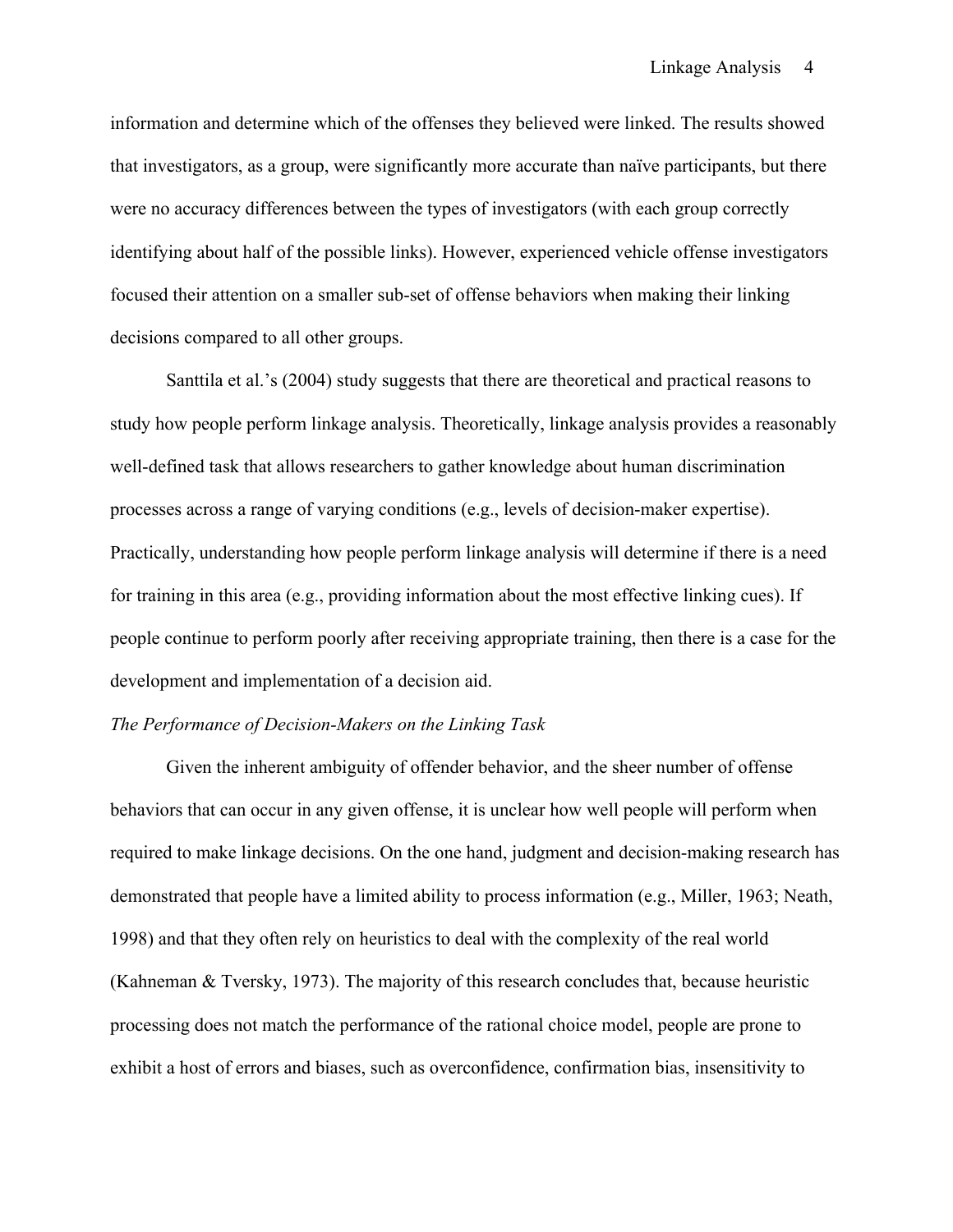sample size, illusory correlations, and so on (Dawes, Faust, & Meehl, 1989; Grove & Meehl, 1996; Kahneman & Tversky, 1973). This body of "heuristics and biases" research therefore suggests that people (particularly novice decision-makers) will not be able to cope effectively with the complexities inherent in linkage analysis, and will perform poorly on the task as a result (see Payne, Bettman, & Johnson, 1993, for a discussion of how researchers have defined task complexity by considering the number of decision alternatives, the amount of time to process information, the number of attributes upon which a decision is based, etc.).

On the other hand, a number of more recent studies have shown that simple heuristics can, under certain conditions, lead to accurate decisions (Gigerenzer et al., 1999; Gigerenzer & Goldstein, 1996; Todd & Gigerenzer, 2001). In particular, these studies have demonstrated that heuristics can be successful when the structural properties of a heuristic match the structure of discriminating information within the decision environment (i.e., ecologically rational heuristics; Martignon & Hoffrage, 1999). For example, if a police officer uses an "error minimization" heuristic to predict the location of an at-large serial offender's home based on where his offenses were committed (e.g., by choosing a point located in the middle of his offenses), the likely result is an accurate prediction because this heuristic matches the empirical regularity that the majority of serial offenders reside within their area of criminal activity (Bennell, Snook, Taylor, Corey, & Keyton, 2007; Snook, Canter, & Bennell, 2002; Snook, Taylor, & Bennell, 2004; Taylor, Snook, Bennell, 2009). This body of "bounded rationality" research therefore suggests that people will perform well on the linking task if they use heuristics that match the structure of the decision environment.

Taken together, these studies highlight the importance of studying the cognitive strategies that people use when making linking decisions and determining whether those strategies match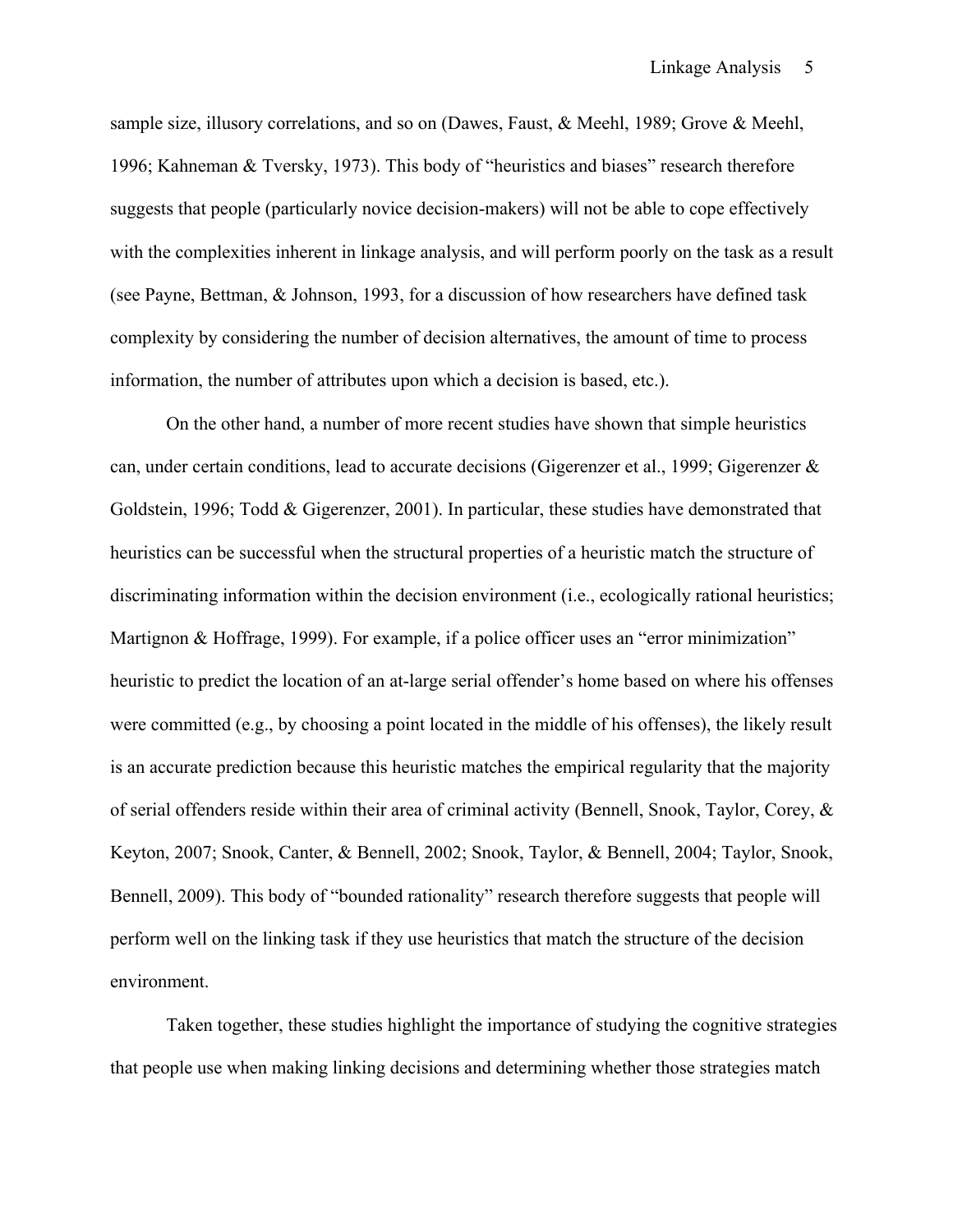what we know about the information that is useful for making these decisions. Recently, Bennell and his colleagues (Bennell, 2002; Bennell & Canter, 2002; Bennell & Jones, 2005) have demonstrated that the distance between burglary locations (i.e., inter-crime distance) is the single most reliable indicator of whether or not burglaries are committed by the same offender, with shorter distances indicating a greater likelihood that the offenses are linked (see Tonkin et al., 2008, and Woodhams & Toye, 2007, for similar findings with other crime types). They also showed that three commonly used linking cues (entry method, target characteristics, and property stolen) were ineffective for linkage analysis when applied to cases of burglary. Thus, we might reasonably predict that people are more likely to make accurate linking decisions if they know that burglars typically commit their crimes close together in space. In contrast, they are more likely to make bad decisions if they assume, for example, that the same burglar always enters their targets in the same way.

The kinds of information that people attend to in this decision-making task, and what role police experience plays in the selection of relevant linking cues and subsequent linking performance, remains unclear. Santtila et al.'s (2004) results suggest that investigative experience (although not necessarily experience related to the exact type of crime under consideration) plays an important role, allowing people to draw on previously acquired schemas to select, process, and implement relatively effective linking strategies, at least compared to naïve participants. This accords well with research in other domains, which suggests that experience improves decisionmaking (e.g., Corcoran, 2007; Lamond & Farnell, 1998). However, as highlighted by Santtila et al., there is also a body of research suggesting that experience may not play a central role in successful decision-making (e.g., Dawes, 1989; Garb, 1989).

*Training Decision-Makers to Consider Relevant Information*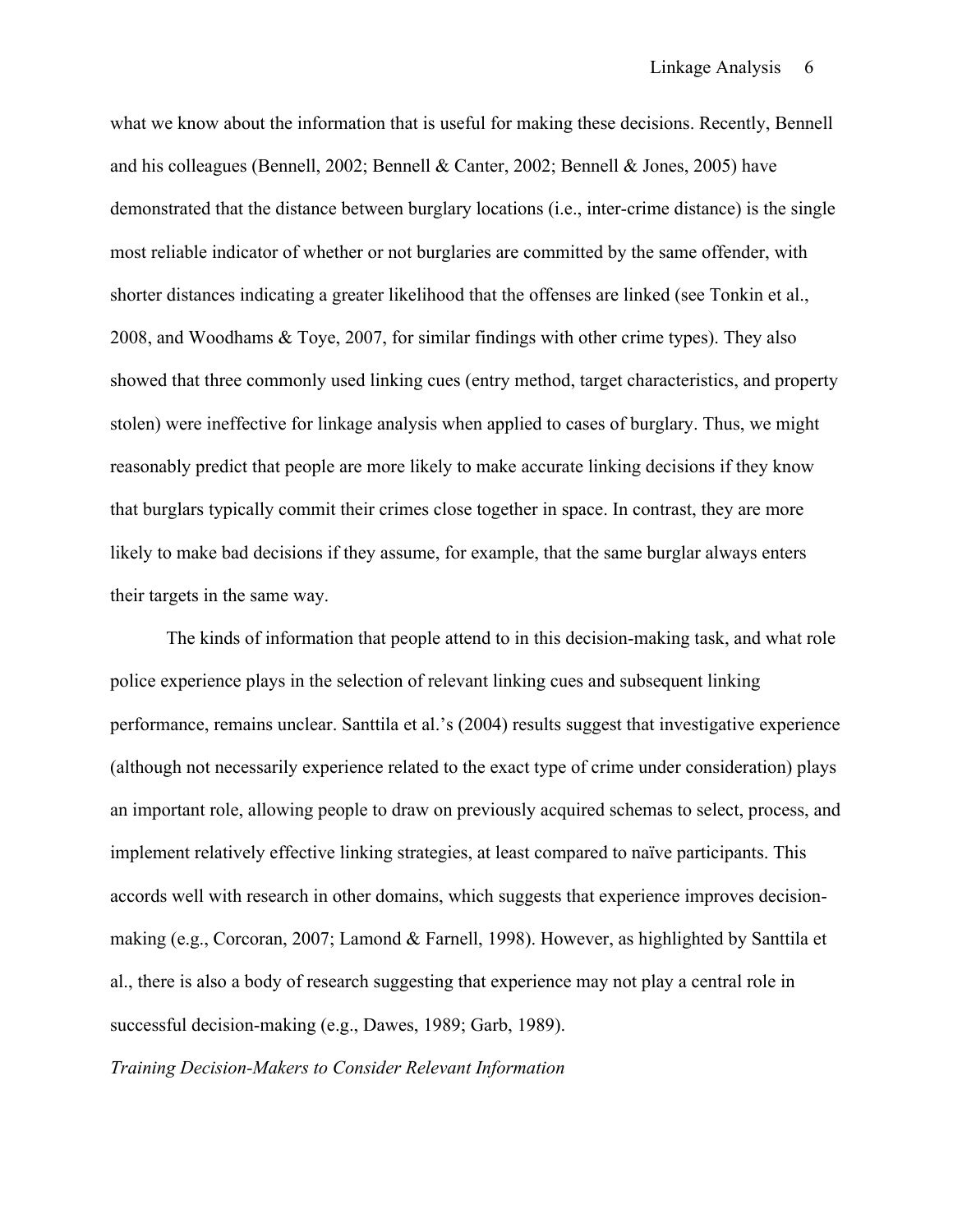It is important to train people to make better decisions if they rely on irrelevant information. In many domains, novices are taught to improve their decisions by focusing on relevant information (e.g., Jacoby, Morin, Johar, Gurhan, Kuss, & Mazursky, 2001). Research suggests that it is also possible to train experts to consider relevant information, and thus increase their decision accuracy, especially in complex decision tasks (e.g., Gaeth & Shanteau, 1984). In the forensic domain, for example, research suggests that many professional lie detectors rely on inappropriate verbal and non-verbal cues when attempting to detect deception, potentially explaining why these individuals perform so poorly (often no better than chance) on lie detection tasks (Vrij, 2000, 2008). However, providing training on how to use relevant cues can apparently reduce the effect of irrelevant information on lie detection accuracy. For example, when Porter, Woodworth, and Birt (2000) provided training to Canadian parole officers, their decision accuracy increased significantly.<sup>1</sup> Importantly, Porter et al. also showed that the training had a relatively long-term effect on an individual's ability to accurately detect lies (i.e., performance was maintained over a 5-week period).

In contrast to this research, other research has found that training may not result in substantial improvements to decision-making performance. In some instances, cognitive overload caused by the training may be partly to blame (Clark, Nguyen, & Sweller, 2005). In other cases, "expert" trainees may exhibit resistance to training, preferring to rely on their past experiences (which can be biased) rather than the empirical evidence. This resistance can be attributed, at least in part, to the type of cognitive conceit discussed by Myers (2002), whereby people think

 $<sup>1</sup>$  In addition to providing the parole officers with information about empirically-based verbal and non-verbal cues to</sup> deception, the training provided by Porter et al. (2000) also included feedback about the accuracy of judgements. It is difficult to separate out the impact of providing parole officers with information about relevant cues and this feedback. Having said this, Porter et al. speculate that the positive effect of feedback on lie detection performance may be attributed to the fact that such feedback allows "participants gradually to detect (consciously or unconsciously) valid cues to deception and modify their decision-making accordingly" (p. 655).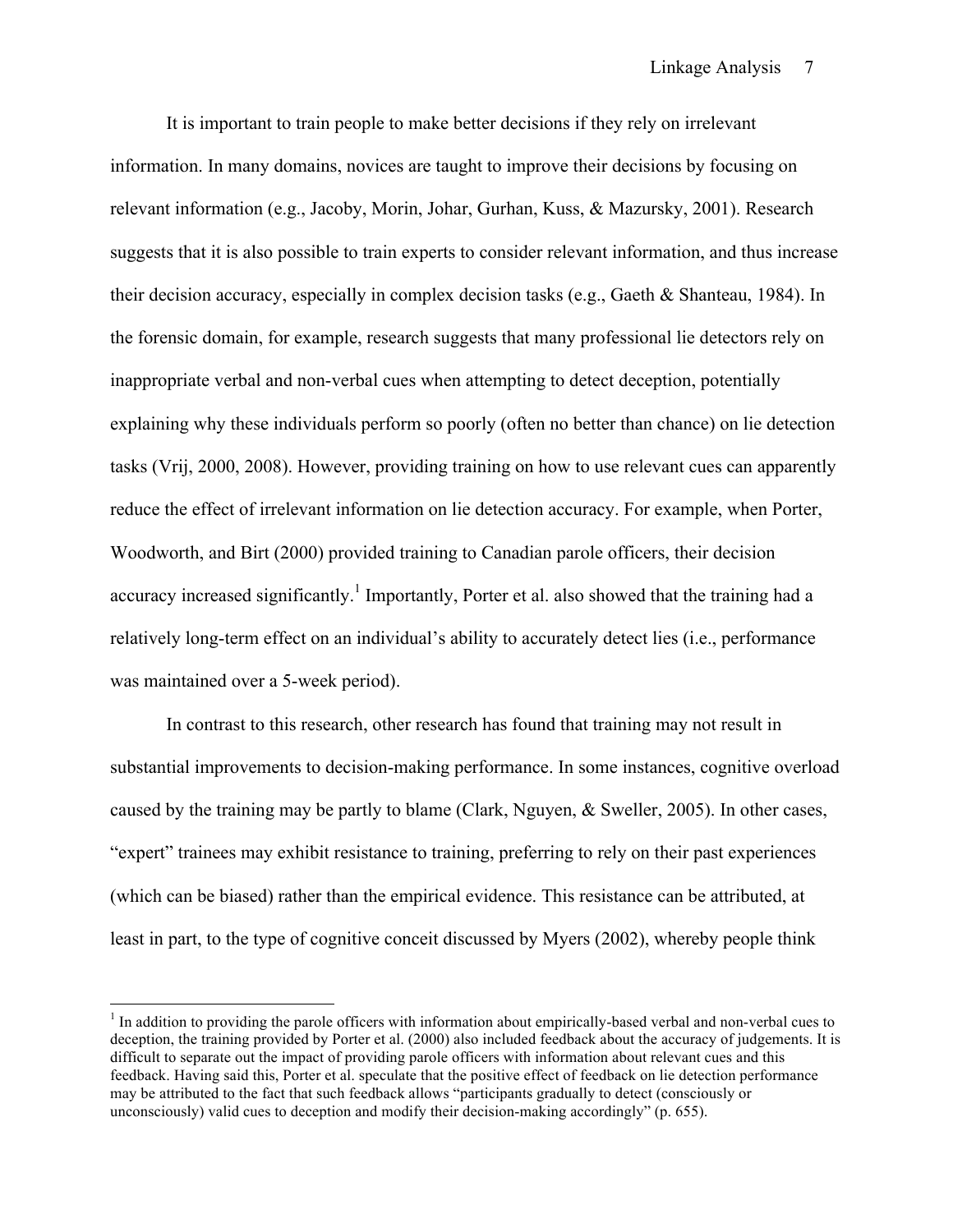they know more than they actually do. For example, Memon, Holley, Milne, Kohnken, and Bull (1994) examined whether training police officers on the cognitive interview, a technique known to increase the amount of correct information elicited from witnesses, would improve their interviewing performance. Although similarly trained students improve their performance (Milne & Bull, 1999), the police officers in Memon et al.'s study did not. The lack of improvement by the police officers was partially due to their reluctance to give up their old interviewing methods (cf. Dando, Wlicock, & Milne, 2008, 2009).

#### *Developing Statistical Models to Aid Decision-Making*

If training in an area is ineffective, it may be necessary to develop and implement decision aids (Dawes & Hastie, 2001; Swets, Dawes, & Monahan, 2000). The development of decision aids can also serve as a normative benchmark against which human performance can be measured. Researchers have developed statistical models in many domains where cognitive limitations have been shown to result in decision errors (Swets et al., 2000), including domains that are relevant to criminal justice professionals (e.g., Jones & Bennell, 2007; Rice & Harris, 1995; Yun, 2007). The primary question with respect to these decision aids is whether or not they provide any advantages over human judgments. Historically, statistical models have been considered the preferred method for a range of consequential decisions where the primary goal is to maximize decision accuracy. Meehl (1954), for example, reviewed a wide array of empirical research that compared the accuracy of human judges to statistical models and concluded that statistical models are superior to clinical judgments (see Grove & Meehl, 1996, for a more recent review that reaches a similar conclusion). This also appears to be the case in many criminal justice contexts (e.g., Hanson & Bussiere, 1998; Szucko & Kleinmuntz, 1981; Walters, White, & Greene, 1984).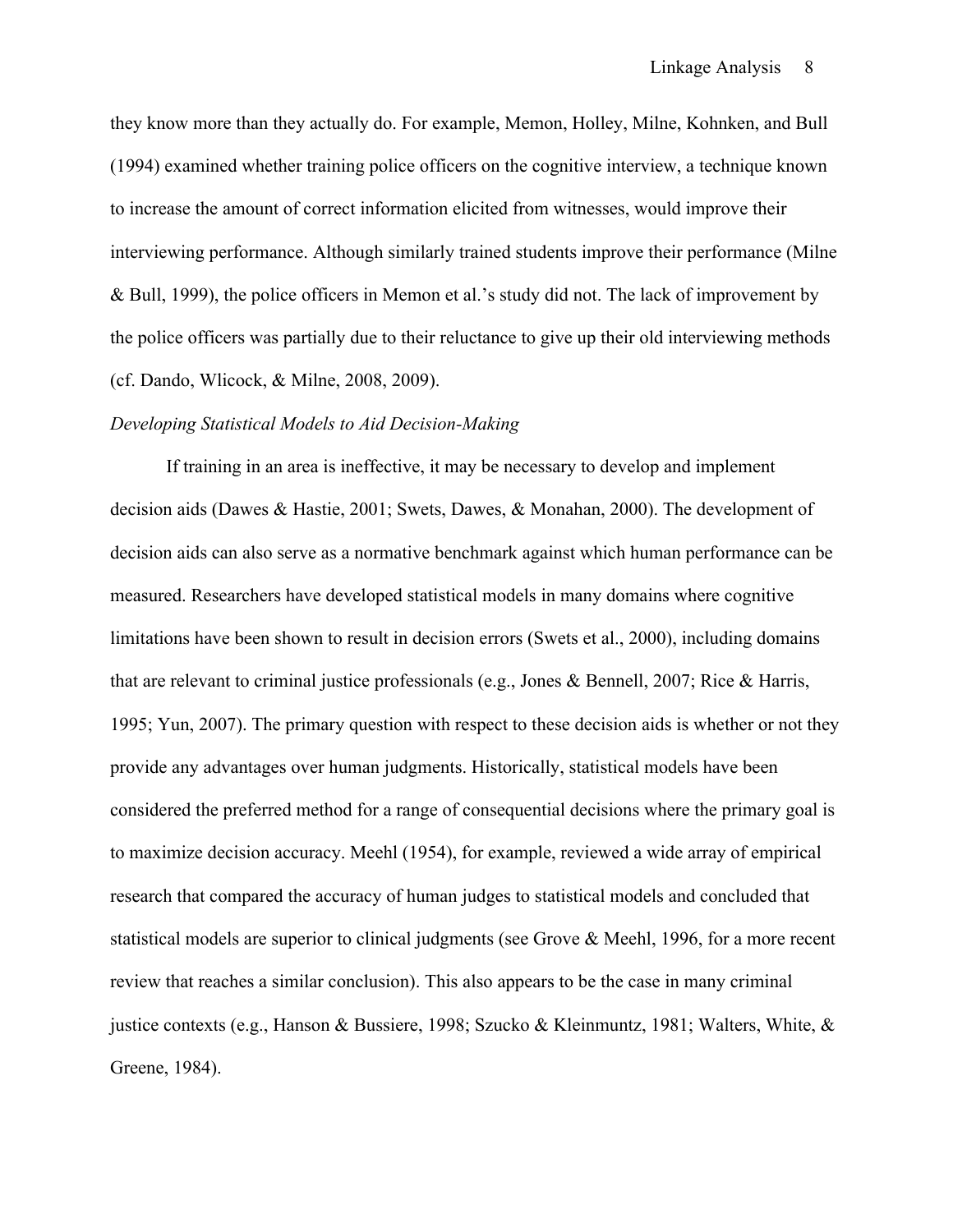However, some previous research has also highlighted the possibility that statistical models may not always outperform human decision-makers. Indeed, research has shown that individuals drawing on *appropriate* cognitive heuristics can sometimes make decisions that are as accurate as decisions based on statistical models (Bennell et al., 2007; Leli & Filskov, 1984; Martignon & Schmitt, 1999). Paulsen (2006), for example, compared the ability of students and a range of statistical and computational models to predict where serial offenders live on the basis of their crime site locations. He found that students who used appropriate (i.e., ecologically rational) heuristics performed as well as simple statistical models and more complex computationallybased procedures designed for the purpose of making geographic profiling predictions.

## The Current Study

In the current study, we compare university students, police professionals, and a logistic regression model on their ability to accurately link serial burglaries. Based on a review of the literature, we expected that individuals who possess police experience would achieve significantly higher levels of decision accuracy on the linking task compared to individuals with no police experience given that police professionals are more likely to have knowledge of relevant linking cues. We also expected that, regardless of their level of police experience, providing human judges with information about relevant linking cues would significantly increase their decision accuracy on the linking task. However, we expected that the level of decision accuracy achieved by human judges would be significantly lower than that achieved by a statistical model designed for the purpose of linking serial burglaries, even after the judges receive training.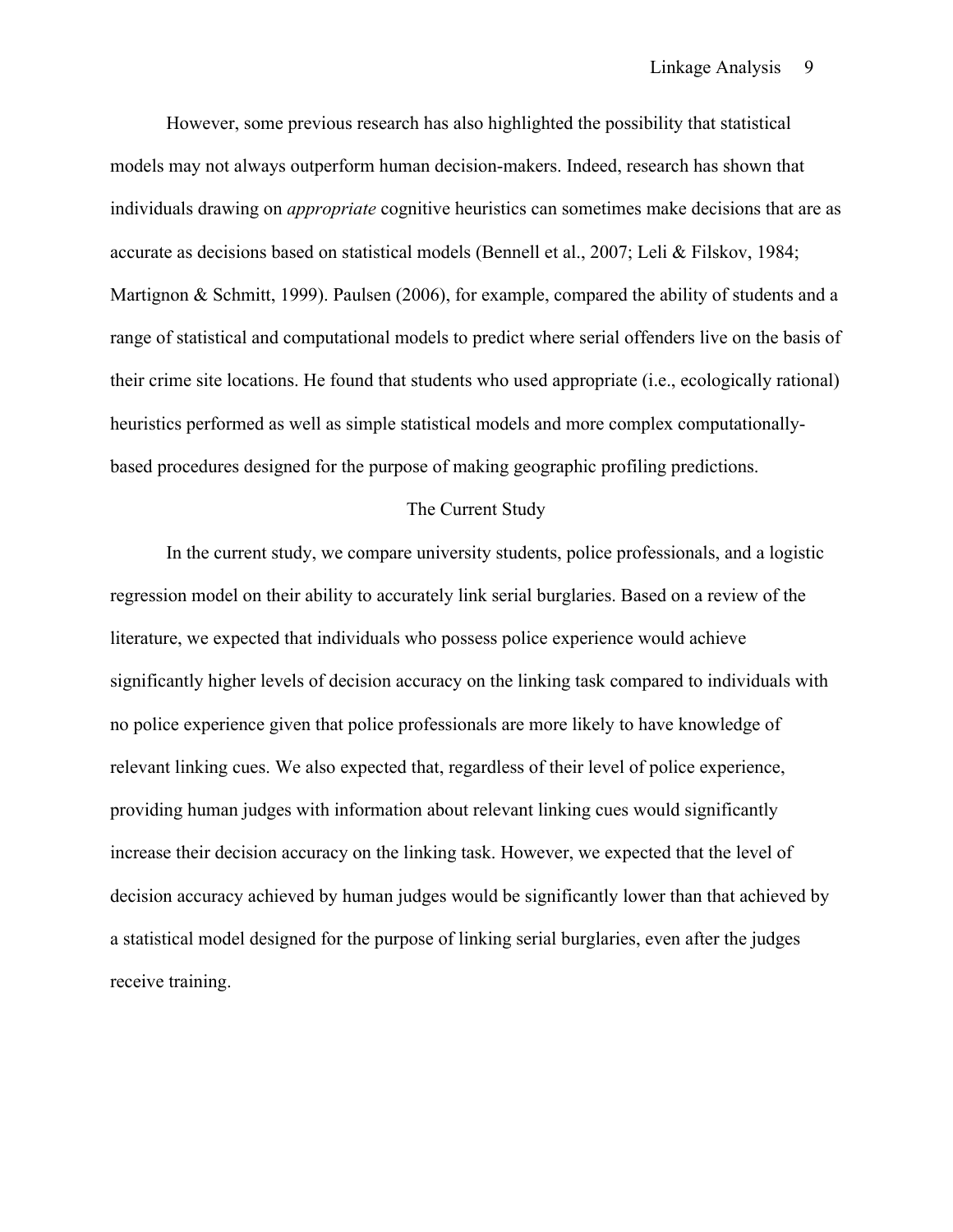# Method

# *Participants*

Participants ( $N = 71$ ) were 40 undergraduate students who took part in the study for course credit at Carleton University and 31 police professionals who were recruited primarily through postings on police-related newsgroups.<sup>2</sup> In this study, a police professional was defined as anyone having experience in crime analysis, police work, or a related field (e.g., police psychology). Approximately half of the participants in each group (*n* = 20 students and *n* = 14 professionals) were given training on how to conduct the linking task (discussed in more detail below), while the remaining participants in each group ( $n = 20$  students and  $n = 17$  professionals) were not trained.

The mean age of the student group was 21.1 years  $(SD = 3.2)$ , and there were no significant age differences between the trained ( $M = 20.7$  years,  $SD = 3.9$ ) and untrained ( $M =$ 20.6 years,  $SD = 2.3$ ) groups. With regards to gender, the student sample contained a total of 18 men and 22 women, and there were no significant gender differences between the trained (men = 9, women  $= 11$ ) and untrained (men  $= 9$ , women  $= 11$ ) groups. According to the demographic information provided by each student, none of them had any prior experience in crime analysis, police work, or linkage analysis.

Twenty-nine police professionals provided demographic information. Of these 29 participants, there were 14 crime analysts, 9 police officers, and 6 other professionals (e.g., police psychologists). Fifteen participants were recruited from the United States, 8 from the United Kingdom, and 6 from Canada. The mean age of the professional group was 38.1 years (*SD* =

 $2<sup>2</sup>$  It is difficult to provide an accurate response rate for the professional group given that it is impossible to know how many professionals were reached through our various recruitment postings. However, we can report that 51 packages were sent to police professionals who indicated an interest in taking part in the study. Given that 31 professionals sent back completed packages, the return rate was 60.8%.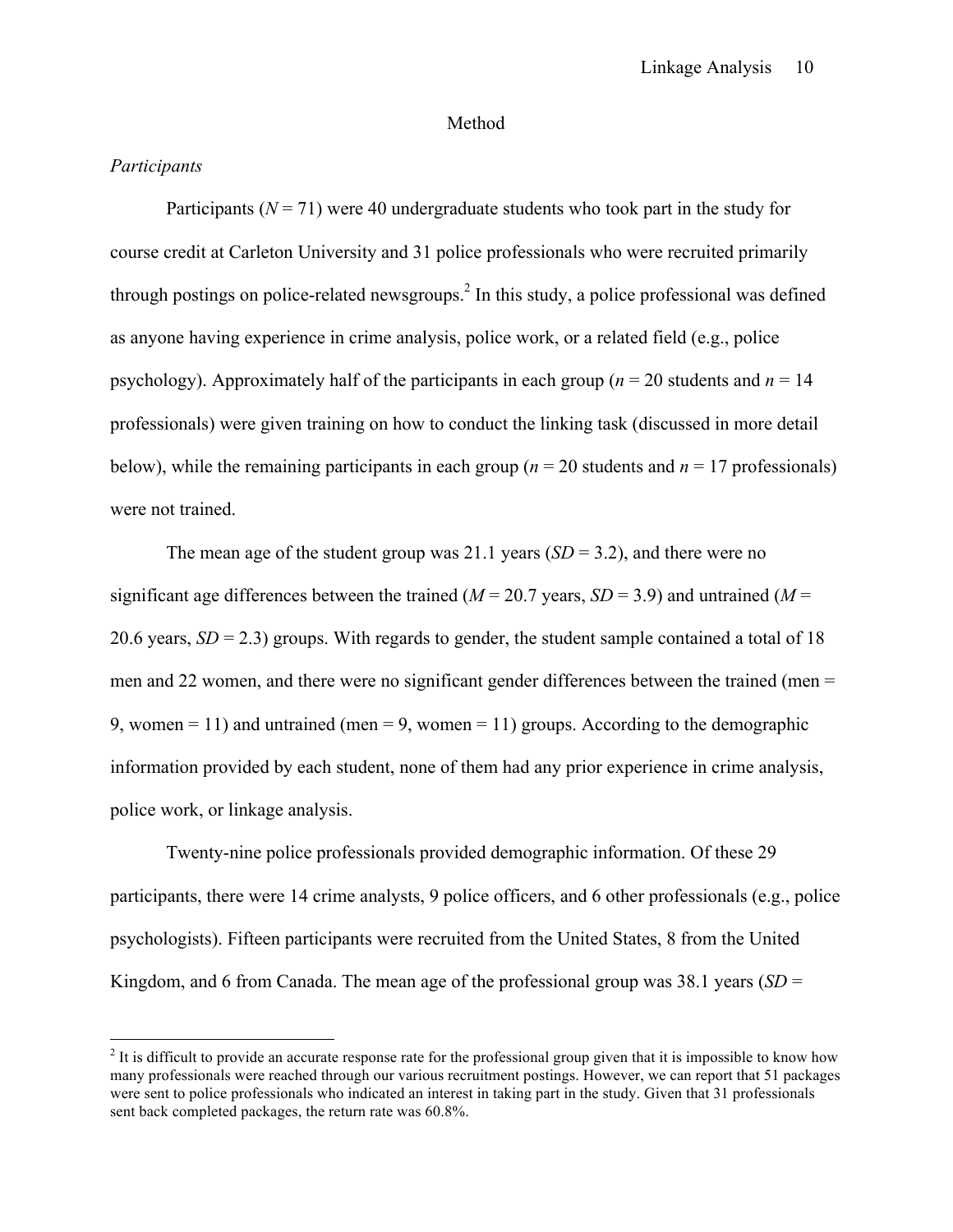13.1), and there was a significant age difference between the trained  $(M = 45.5$  years,  $SD = 12.8$ ) and untrained ( $M = 32.7$  years,  $SD = 10.1$ ) groups,  $t_{(27)} = 3.06$ ,  $p < .01$ . The professional sample consisted of 13 men and 16 women, and there was a significant gender difference between the trained (men = 10, women = 4) and untrained (men = 3, women = 12) groups,  $X^2 = 8.57$ ,  $df = 28$ , *p* < .01. There was no significant difference between the trained (*M* = 2.3 years, *SD* = 5.4) and untrained ( $M = 3.5$  years,  $SD = 3.6$ ) groups in terms of their crime analysis experience, nor was there a significant difference between the trained ( $M = 8.2$  years,  $SD = 4.3$ ) and untrained ( $M =$ 9.3 years,  $SD = 4.6$ ) groups with respect to their police experience. Finally, there was no significant difference between the trained ( $M = 2.2$  years,  $SD = 5.2$ ) and untrained ( $M = 1.7$  years,  $SD = 3.1$ ) groups with respect to previous linkage analysis experience.

#### *Materials*

All participants were required to complete an experimental booklet, which consisted of an informed consent form and a package containing 38 pairs of commercial burglaries. Each burglary was committed in a large urban city in the UK between January 1999 and January 2000, and was randomly extracted from a larger database of burglaries collected from the area as part of a previous research project (Bennell & Canter, 2002). Approximately 20% of these burglary pairs (8 out of 38) represented linked pairs, which is consistent with the estimated proportion of linked pairs that is encountered when working with large numbers of commercial burglaries in the area where these burglaries were committed. Two versions of this package were constructed, with the 38 pairs of burglaries presented in a different random order in each package to control for order effects (no order effect was found and, therefore, order of presentation is not considered in subsequent analyses).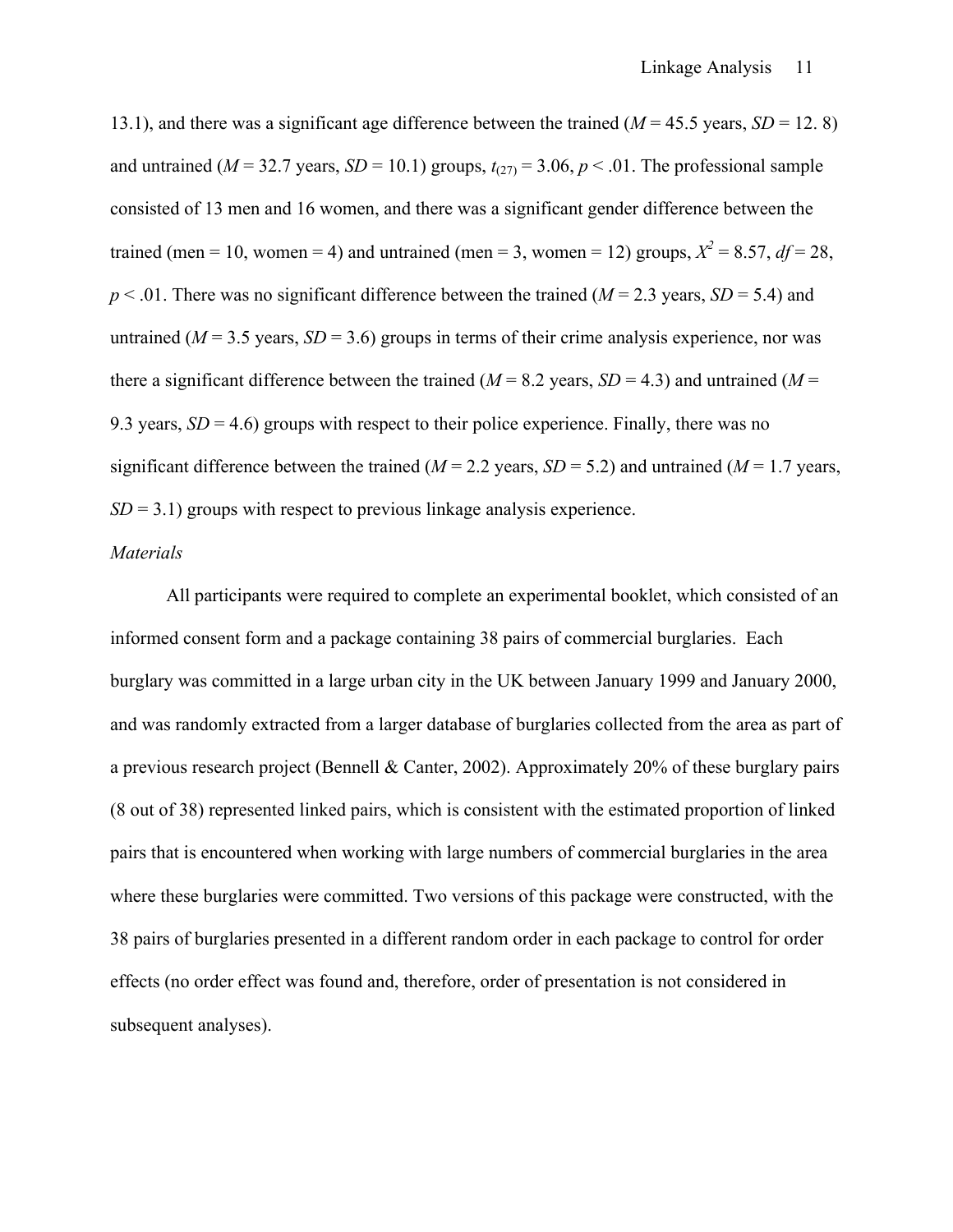For each of the offense pairs, information relating to the following behaviors was provided: (1) a map (size  $= 17.8$  cm x 24.1 cm) consisting of all 76 offense locations, with the relevant offense pair highlighted, (2) the straight-line distance (km) between the offense pair, (3) how the offender entered the buildings, (4) the characteristics of the buildings that were targeted in each offense, and (5) the property that was stolen from the buildings. The information was provided in such a way that all information for a particular offense pair could be viewed at the same time. This information was extracted from a burglary database maintained by the police force where these offenses had occurred as part of a previous study (Bennell & Canter, 2002). The goal of that study was to develop a logistic regression model for identifying relevant linking cues (discussed in more detail below).

### *Procedure*

*Human performance*. Students were tested in a research laboratory, in groups comprised of one, two, or three participants. The students were asked to work individually through the experimental booklet at their own pace and were unsupervised throughout the duration of the study to reduce any potential demand characteristics. Completion of all tasks in the booklet took approximately 45-minutes. Police professionals received the experimental booklet in the mail and returned it to the first author upon completion.<sup>3</sup>

Before participants examined the 38 offense pairs contained in the booklet, they were each provided with an information sheet. This sheet informed all participants that 20% of the offense pairs that they would be examining were linked offense pairs. Providing base rate

<sup>&</sup>lt;sup>3</sup> The fact that a different procedure was used to collect data from the students and professionals could have introduced a number of confounding variables, most of which we believe would favor the police professionals' performances on the linking task. For example, the professionals could have taken more time to complete their packages than the students, and they could have relied more on external sources for assistance (e.g., crime analysis packages). The results of this study, however, do not support this view. As will be discussed below, the students generally outperformed the professionals with respect to linking accuracy.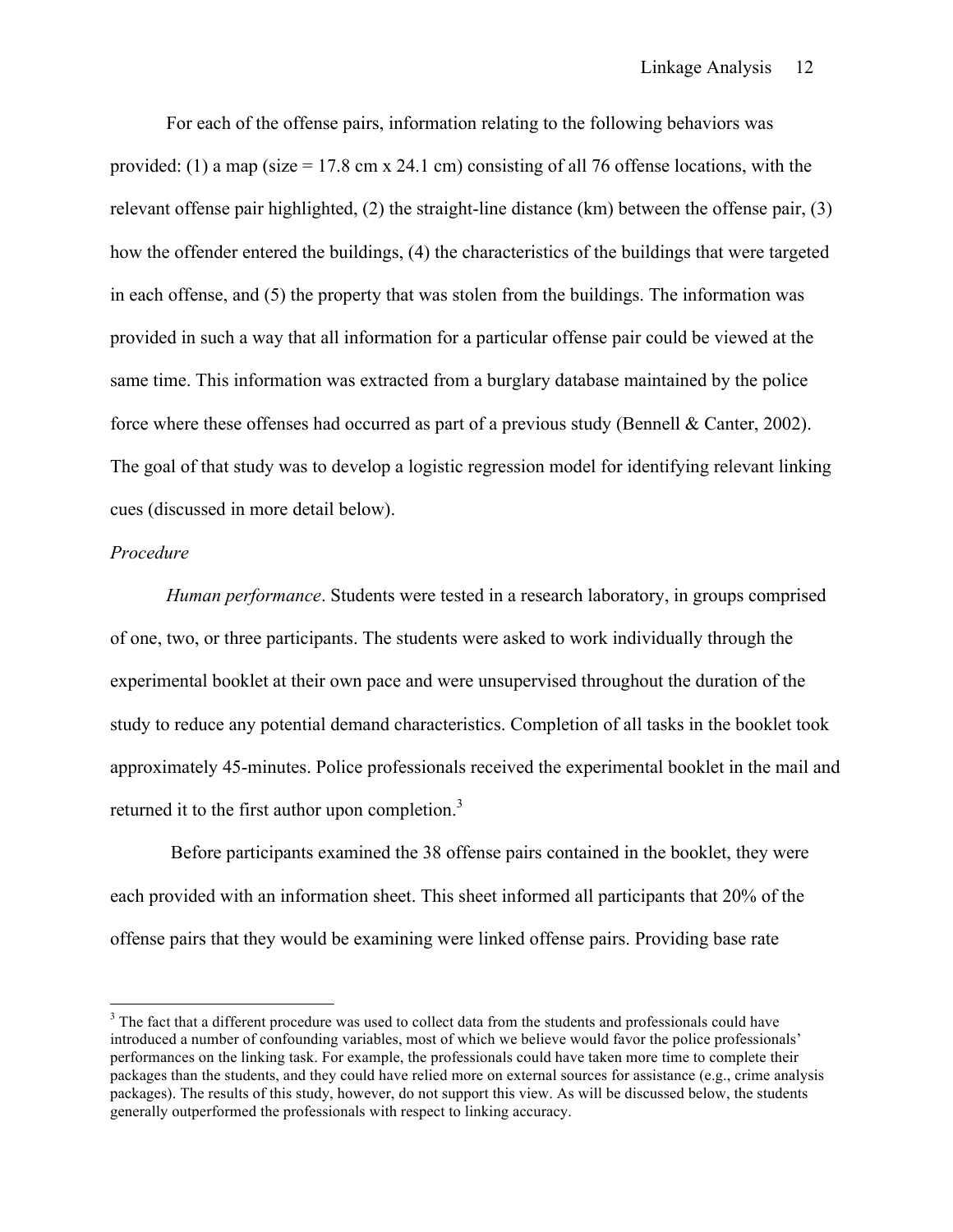information to participants is not uncommon in studies like the current one (e.g., Santtila et al., 2004; Swets, Getty, Pickett, D'Orsi, Seltzer, & McNeil, 1991). This sort of information is also sometimes available in naturalistic settings, although the exact base rate typically varies across jurisdictions.<sup>4</sup> In addition, participants in the trained group were provided with instructions on how to decide whether or not offense pairs were linked (untrained participants received no additional information). Specifically, these instructions indicated that: "When determining whether commercial burglars have been committed by the same offender, previous research has indicated that the closer two offenses are to one another geographically, the more likely it is that the same offender committed them". These instructions were based on past research, which has shown that the most reliable indicator of whether or not burglaries are linked is inter-crime distance (Bennell, 2002; Bennell & Canter, 2002; Bennell & Jones, 2005).

For each offense pair, participants were asked to indicate, on a 10-point scale  $(1 = "not at$ all confident that the offenses are linked",  $10 =$  "extremely confident that the offenses are linked"), how confident they were that the same offender committed the pair of offenses. They were also asked to indicate, for each offense pair, the extent to which they based their decision on each of the provided cues, again on a 10-point scale (1 = "not at all" to 10 = "very much").<sup>5</sup> After completing the package of 38 offense pairs, the participants were asked to fill out a demographic questionnaire and to provide comments about the study if they wished. The participants were then debriefed, with the police professionals sent a debriefing form after completing the study.

 $4$  None of the participants in this study were from the jurisdiction where the burglary data originated and, consequently, these participants would not be aware of the base rate unless told about it explicitly.

 $<sup>5</sup>$  The potential for problems when using self-report measures to determine cue reliance should be noted. There is a</sup> relatively large literature, which suggests that people may not have access to their mental processes and, even if they do, they may not be able to articulate anything about those processes (e.g., Nisbett & Wilson, 1977). Thus, the results related to our reliance scores should be treated with an appropriate level of caution.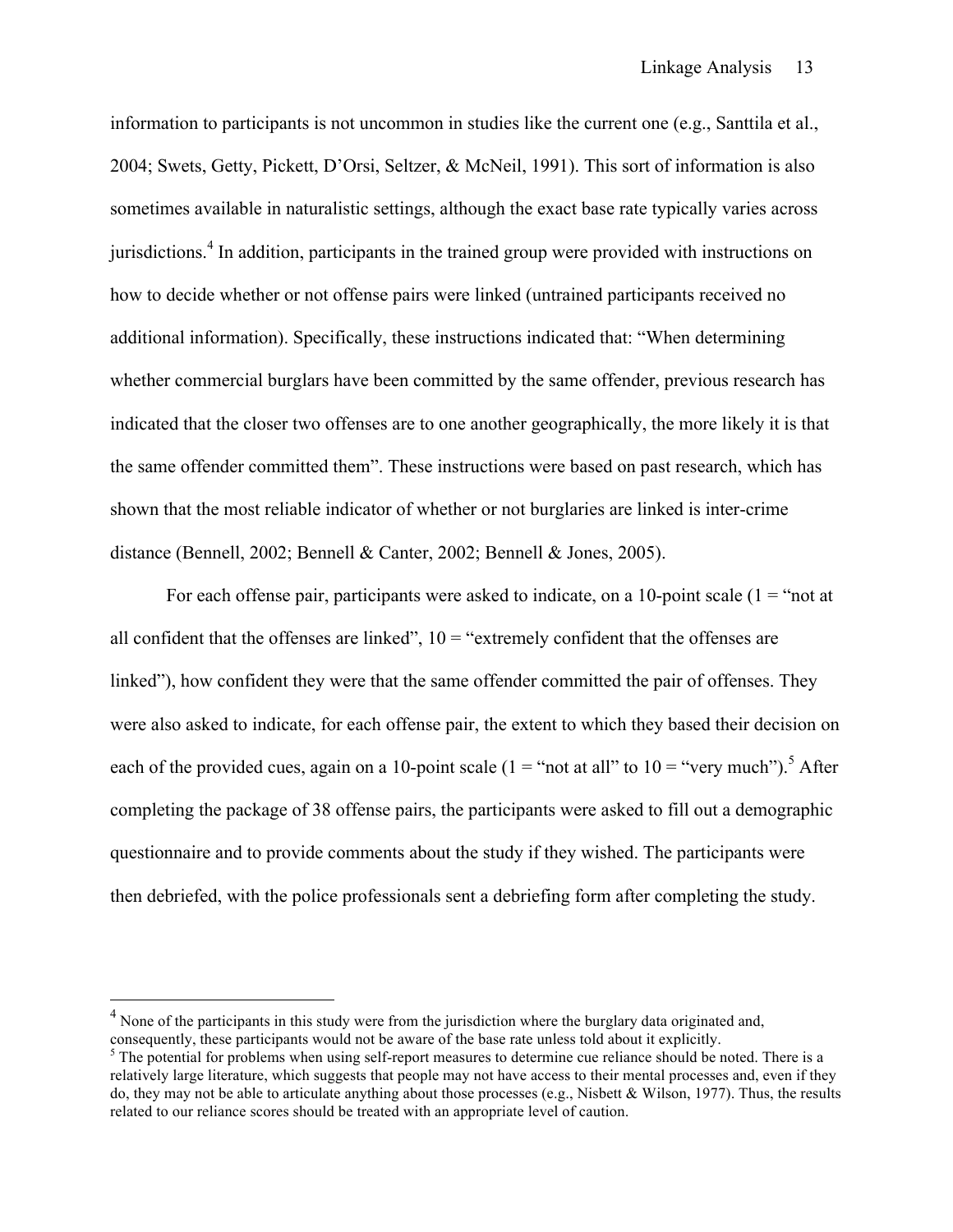*Logistic regression model*. To examine the relative accuracy of a statistical model, the logistic regression model developed by Bennell and Canter (2002) was applied to each of the 38 offense pairs (no alterations were made to the original regression model). The offense pairs used in the current study were not part of the sample of offenses that was used to construct Bennell and Canter's regression model, but rather they comprised the validation sample. Thus, the results of the regression model used in the current study will not be artificially inflated, as they would have been if offenses from the original construction sample had been used.

The model used in this research, which is discussed more thoroughly by Bennell and Canter (2002), was based solely on inter-crime distances, and took the form:

$$
\log\left(\frac{p}{1-p}\right) = -2.82 - 0.88 \text{(inter-crime distance)}
$$

where  $p$  is the probability of an offense pair being linked. The probabilities that resulted when this model was applied to each of the offense pairs in the experimental booklet are the equivalent of participant ratings. To establish differences in decision accuracy across the statistical model and our participants, these probabilities were compared to participant ratings using the procedure outlined below.

### *Measuring Decision-Making Accuracy*

Decision accuracy was measured using receiver operating characteristic (ROC) analysis. ROC analysis is a procedure that has been adopted in a variety of medical and industrial settings to evaluate the accuracy of diagnostic decisions (Swets, 1996). Regardless of whether ROC analysis is used to examine decisions made by people or statistical models, the general procedure for conducting the analysis is the same. Hit probabilities (*p*H) and false alarm probabilities (*p*FA) are calculated for various decision thresholds set along a rating scale, such as the 10-point scale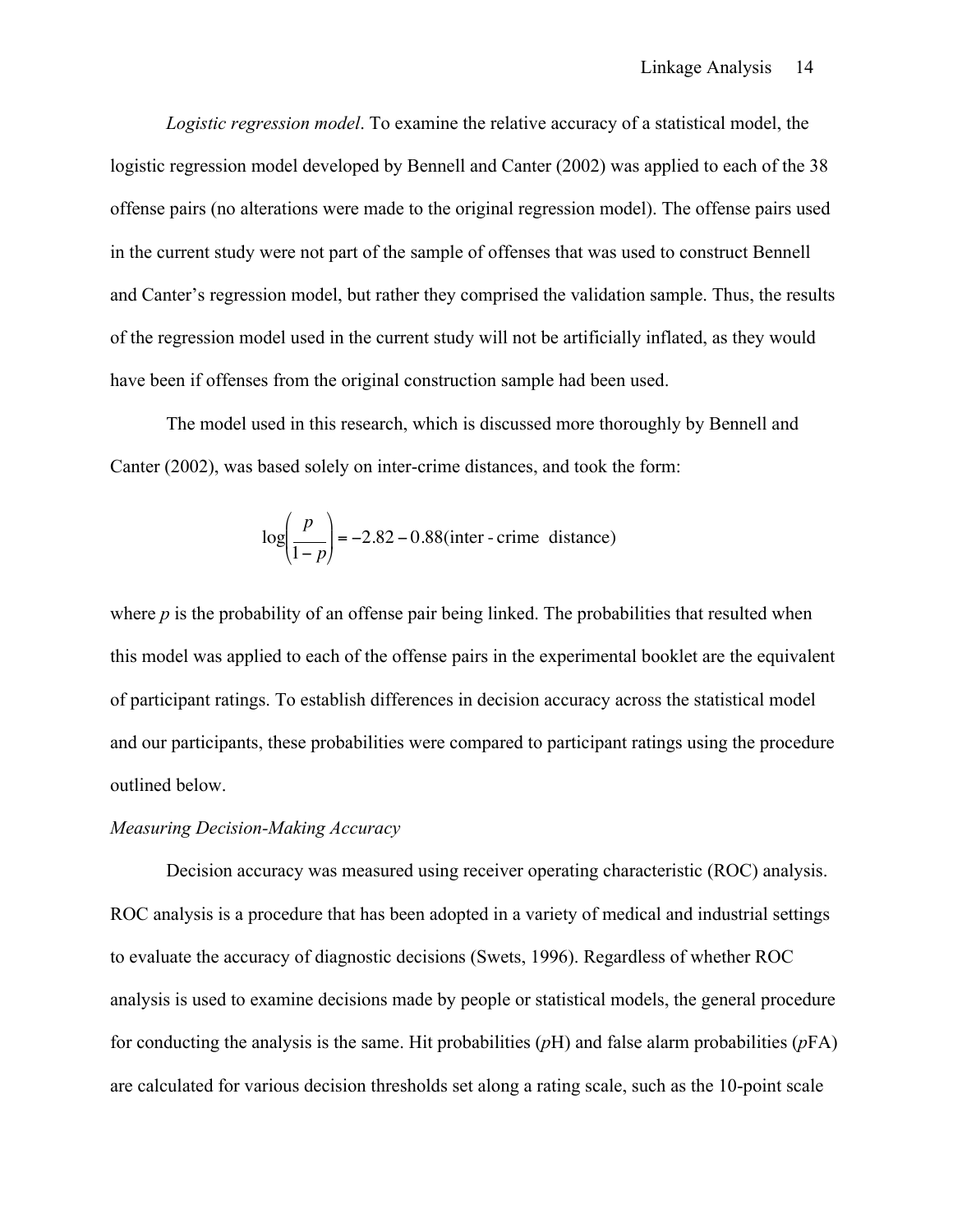used by our participants. These values are then plotted on a graph, with *p*H on the vertical axis and *p*FA on the horizontal axis. The result of plotting these values and connecting the various points is a concave-downward curve known as a ROC curve.

Each point along a ROC curve represents the *p*H/*p*FA ratio that occurs when using a specific decision threshold. The height of a ROC curve represents the overall level of discrimination accuracy achieved by the decision-maker (i.e., higher ROC curves are characterized by greater *p*H/*p*FA ratios) (Swets, 1996). Height in this case is measured by calculating the proportion of the graph's area falling under the ROC curve, which is referred to as the area under the curve  $(AUC)$ <sup>6</sup>. Values for the *AUC* typically range from .50 to 1.00, where .50 corresponds to a ROC curve falling along the positive diagonal, indicating chance accuracy, and 1.00 corresponds to a ROC curve falling along the left and upper axes of the graph, indicating perfect accuracy. According to criteria proposed by Swets (1988), *AUC*s between .50 and .70 indicate low accuracy, *AUC*s between .70 and .90 indicate moderate accuracy, and *AUC*s between .90 and 1.00 indicate high accuracy. The advantage of the *AUC* over other measures of accuracy (e.g., percentage correct) is that it is not biased by where the decision threshold is placed (Swets, 1996). This is because the *AUC* corresponds to the position of the entire ROC curve rather than any single ROC point (Swets et al., 2000).

The ROC analysis sub-routine in SPSS (v. 17) was used to conduct all ROC analyses. This program allows users to calculate a variety of standard ROC measures, including the *AUC*, the standard error associated with the *AUC*, and 95% confidence intervals (*CI95*) around the *AUC*. In this study, ROC curves were derived from pooling the results from participants within each

<sup>&</sup>lt;sup>6</sup> Given that some readers may be more familiar with  $d'$  than the  $AUC$ , these values will also be provided. As with the *AUC*, a higher *d'* value indicates greater linking accuracy.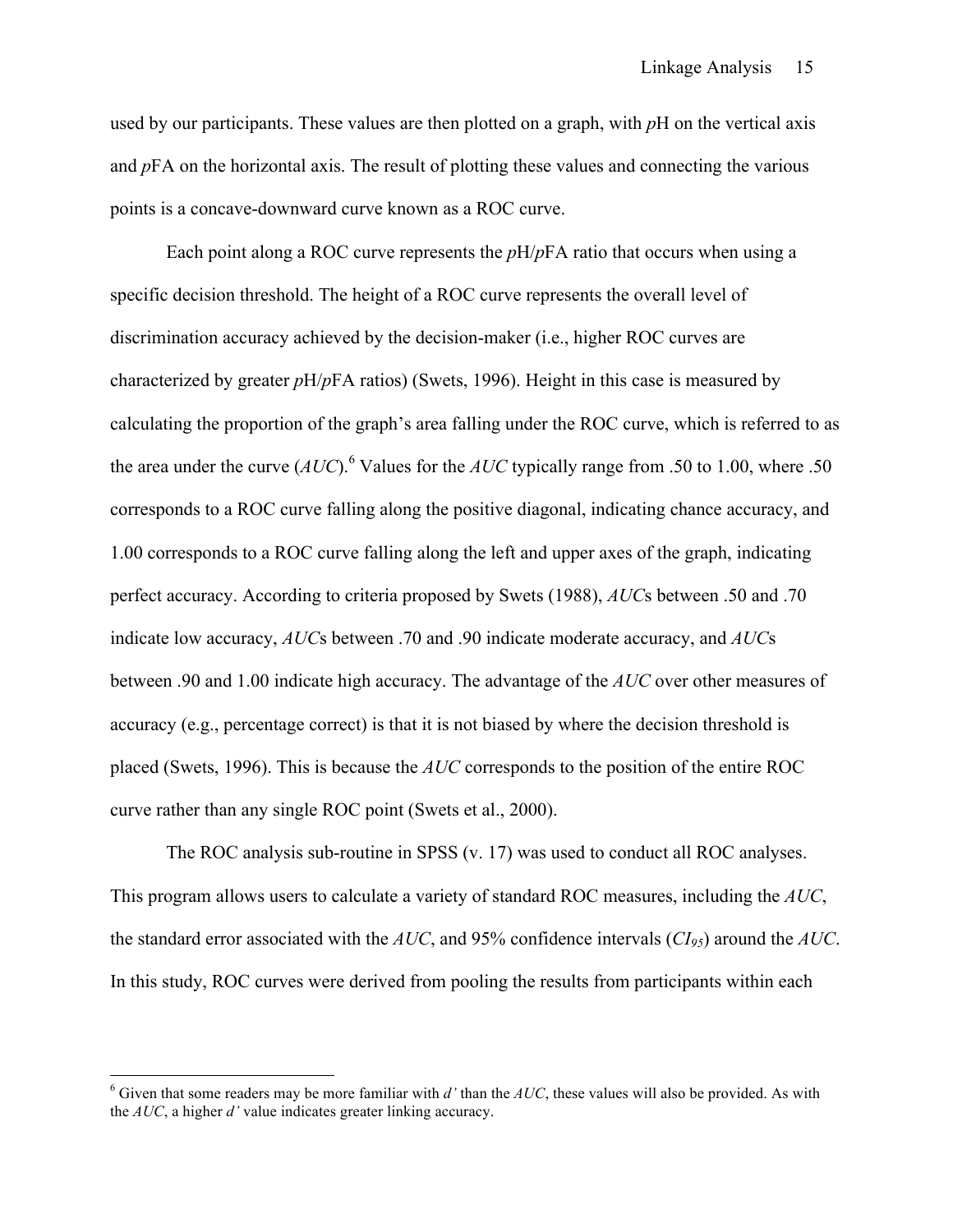group and running the analysis across pooled ROC curves to determine if one group exhibited significantly greater accuracy than the other groups (Swets & Pickett, 1982).

# Results

# *Decision-Making Accuracy*

As can be seen in Figure 1, the *AUC*s for the ROC curves associated with untrained and trained students are .70 (*SE* = .03; *CI<sub>95</sub>* = .65 to .76; *d'* = .75) and .79 (*SE* = .02; *CI<sub>95</sub>* = .74 to .84; *d'* = 1.15), respectively. The *AUC*s for the ROC curves associated with untrained and trained professionals are .64 (*SE* = .03; *CI<sub>95</sub>* = .59 to .70; *d'* = .51) and .71 (*SE* = .03; *CI<sub>95</sub>* = .66 to .76; *d'* = .79), respectively. The ROC curve for the logistic regression model represents an *AUC* of .87  $(SE = .02; CI<sub>95</sub> = .82$  to  $.91; d' = 1.60$ ). All *AUCs* in Figure 1 are significantly above chance (all  $p's < .001$ ).

# [Insert Figure 1 about here]

To understand the influence of expertise and training on decision accuracy, a 2 (Expertise: student and professional) x 2 (Training: untrained and trained) ANOVA was conducted with linking accuracy scores (i.e., *AUC*s) as the dependent variable. As was expected, we found a significant main effect for Expertise,  $F(1, 67) = 9.09$ ,  $p < .01$ ,  $\eta^2 = .12$ , but in contrast to what we hypothesized, students ( $M = .76$ ,  $SD = .14$ ) outperformed professionals ( $M = .67$ ,  $SD = .13$ ).<sup>7</sup> In line with our expectations, a significant main effect was also found for Training, *F*(1, 67) = 9.71,

 $<sup>7</sup>$  In an attempt to understand why the professionals did not perform as well as the students, in either the untrained or</sup> trained condition, the accuracy scores of the various sub-groups comprising the professional group were scrutinized with respect to their background (policing, crime analysis, or other) and location (United States, United Kingdom, or Canada). While the small number of judges in each sub-group prevented us from conducting formal significance tests, the accuracy scores for the professionals appear to be low due largely to the relatively poor performance of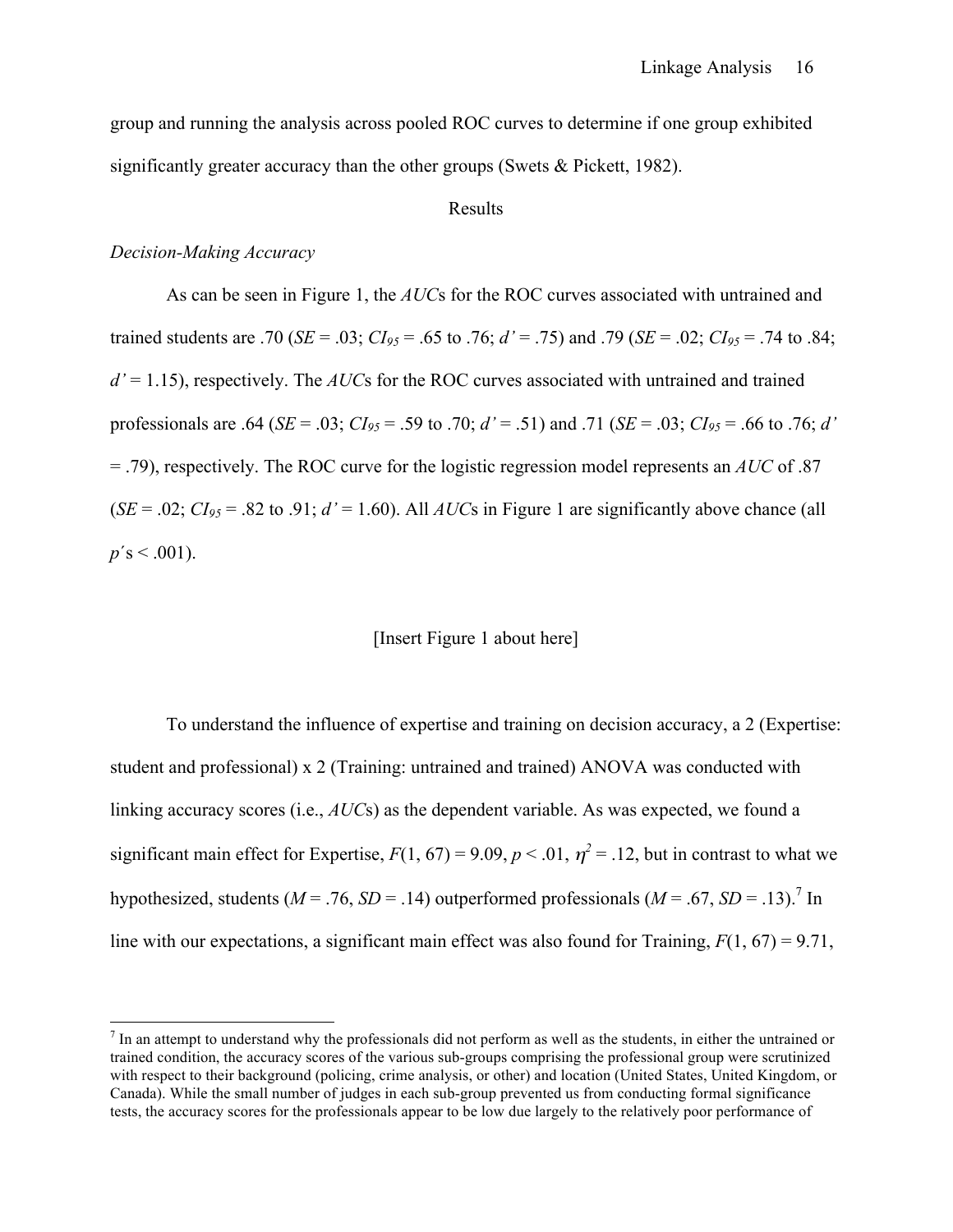$p < .01$ ,  $\eta^2 = .13$ , with those who received training (*M* = .77, *SD* = .13) outperforming those who did not  $(M = .67, SD = .13)$ . The two-way interaction between Expertise and Training was not significant, indicating that training had the desired effect of increasing linking accuracy regardless of the degree to which the judges possessed police experience.

To compare the performance of the human judges to the statistical model, a one-sample *t*test was conducted ( $\alpha$  = .05). As expected, the accuracy of the human judges ( $M = .72$ ,  $SD = .14$ ) was significantly lower than the statistical model ( $M = .87$ ),  $t_{(70)} = 8.96$ ,  $p \lt .001$ ,  $d = 1.07$ . This was also found to be the case for each of the four separate groups of human judges when their accuracy scores were compared to the statistical model (all *t*'s > 3.02).

# *Reliance on Behavioral Cues*

In order to gain a better understanding of the accuracy results, the reliance ratings provided by the human judges were examined. Figure 2 shows the average reliance scores for each piece of information for the untrained and trained students and professionals.

# [Insert Figure 2 about here]

To understand the influence of expertise and training on the reliance scores, a 5 (Cue: map, distance, target, entry, and property) x 2 (Expertise: student and professional) x 2 (Training: untrained and trained) mixed ANOVA was conducted with reliance scores as the dependent variable. We found no significant main effects of Expertise or Training, but a significant main effect of Cue was found,  $F(4, 268) = 25.78$ ,  $p < .001$ ,  $\eta^2 = .28$ . This main effect was subsumed by a significant two-way interaction between Expertise and Cue,  $F(4, 268) = 4.16$ ,  $p < .01$ ,  $\eta^2 =$ 

police officers, particularly in the trained condition. No obvious differences in accuracy scores were found across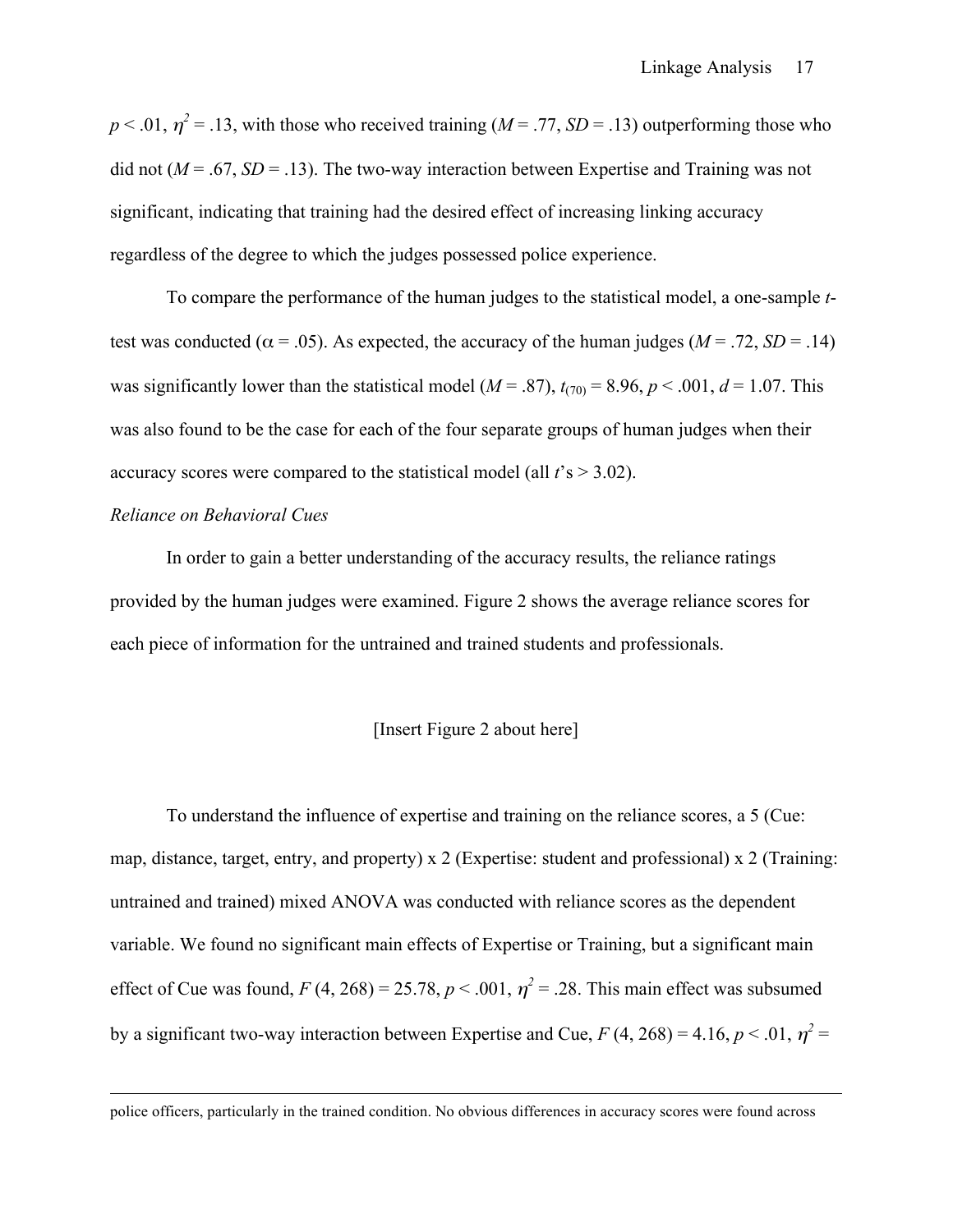.06, and between Training and Cue,  $F(4, 268) = 6.63$ ,  $p < .001$ ,  $\eta^2 = .09$ . There was no two-way interaction between Expertise and Training, and no three-way interaction between Expertise, Training, and Cue.

*Use of behavioral cues*. To assess whether the participants placed significantly more emphasis on one behavioral cue than another, we performed a series of paired-samples *t*-tests (Bonferonni corrected  $\alpha$  = .005). These tests indicated that participants relied on inter-crime distance significantly more than all other pieces of information (all *t*'s > 3.02). Our participants also relied on the map information significantly more than all other pieces of information (all *t*'s  $>$  4.37), with the exception of inter-crime distance. All other comparisons were not significant.

*Expertise and behavioral cues.* A series of independent-samples *t*-tests were then used to compare reliance ratings across students and professionals for each of the five behavioral cues (Bonferonni corrected  $\alpha = .01$ ). There was a significant difference in the use of maps, with the students ( $M = 5.9$ ,  $SD = 1.4$ ) relying on them more than the professionals ( $M = 5.0$ ,  $SD = 1.6$ ),  $t_{(69)} = 2.52$ ,  $p < .01$ ,  $d = .61$ . There was also a strong, albeit non-significant trend found indicating that students placed more weight on inter-crime distance  $(M = 6.2, SD = 1.2)$  compared to the professionals ( $M = 5.5$ ,  $SD = 1.4$ ),  $t_{(69)} = 2.44$ ,  $p < .05$ ,  $d = .59$ . All other comparisons were not significant.

*Training and behavioral cues*. A series of independent-samples *t*-tests were also used to compare reliance ratings across untrained and trained participants for each of the five behavioral cues (Bonferonni corrected  $\alpha$  = .01). No significant differences were found. However, there were strong trends found indicating that the trained individuals placed more weight on the maps (*M* = 5.9, *SD* = 1.2) compared to untrained individuals ( $M = 5.2$ , *SD* = 1.7),  $t_{(69)} = 2.12$ ,  $p < .05$ ,  $d =$ 

professionals from different countries, in either the untrained or trained condition.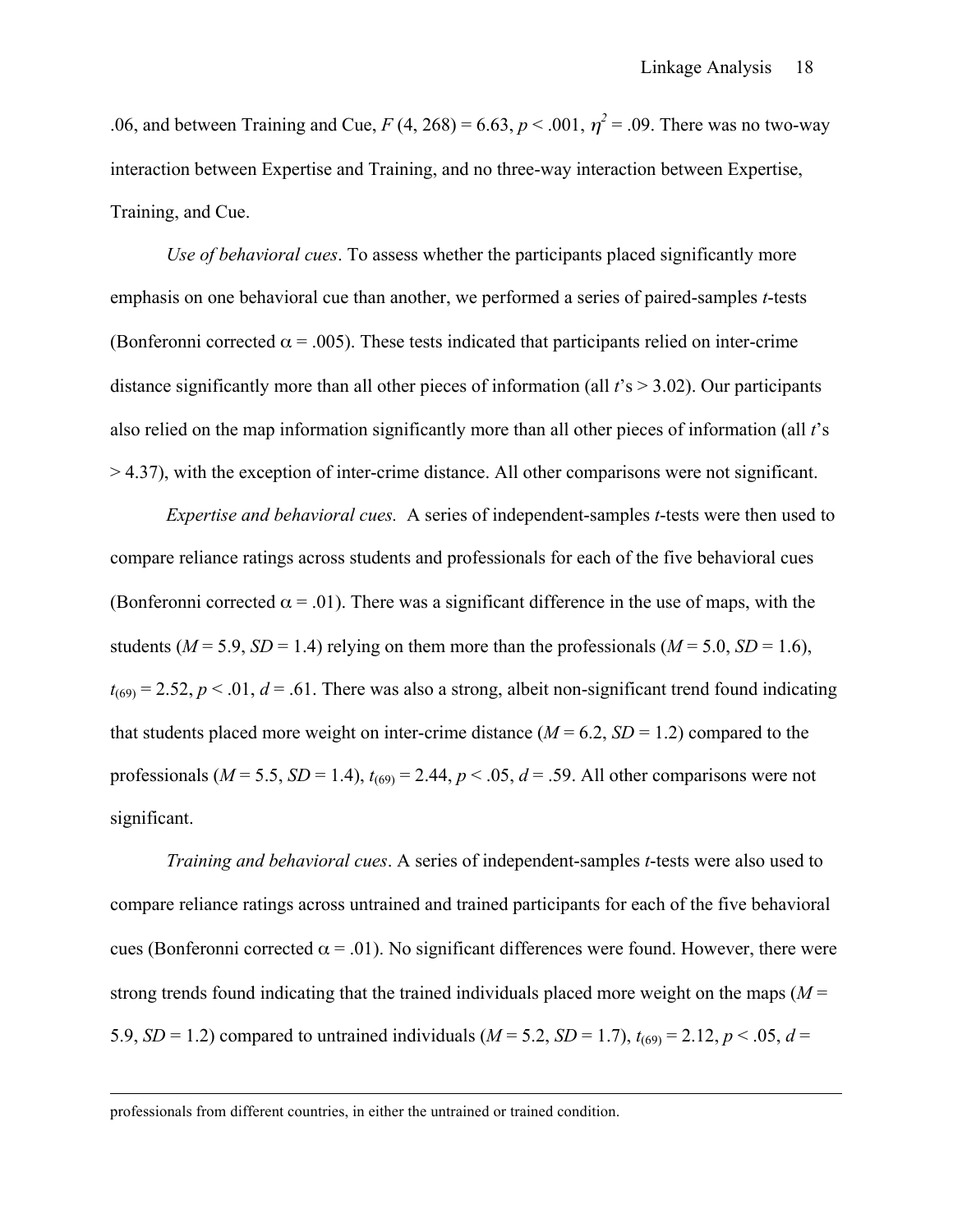.51, as well as more weight on inter-crime distances ( $M = 6.2$ ,  $SD = 1.2$ ) compared to untrained individuals ( $M = 5.6$ ,  $SD = 1.4$ ),  $t_{(69)} = 2.12$ ,  $p < .05$ ,  $d = .51$ . All other comparisons were not significant.

### Discussion

This study examined the ability of university students, police professionals, and a logistic regression model to infer from behavioral information whether or not the same offender committed two burglaries. Overall, the results showed that: (1) students outperformed professionals with respect to decision accuracy, (2) providing information to participants about relevant linking cues resulted in higher levels of decision accuracy, and (3) the logistic regression model significantly outperformed all participants. These findings have implications for our understanding of how people perform linkage analysis and whether or not there is a need for training and/or decision aids to assist with this task.

### *The Role of Police Experience*

The finding that both untrained students  $(AUC = .70)$  and professionals  $(AUC = .64)$ performed significantly above chance levels on the current linking task was surprising. None of the students that took part in this study reported any experience with policing, crime analysis, or linkage analysis, and previous research has demonstrated that police professionals perform relatively poorly on the linking task (Santtila et al., 2004). Therefore, it would not have been unreasonable to assume that participants in this study would have performed at around chance levels under conditions where they were provided with no training.

Given their above chance performance, it is tempting to conclude that the untrained participants were aware of the fact that an offender's spatial behavior could be used for linking purposes. However, while the reliance scores provided by these participants indicate that they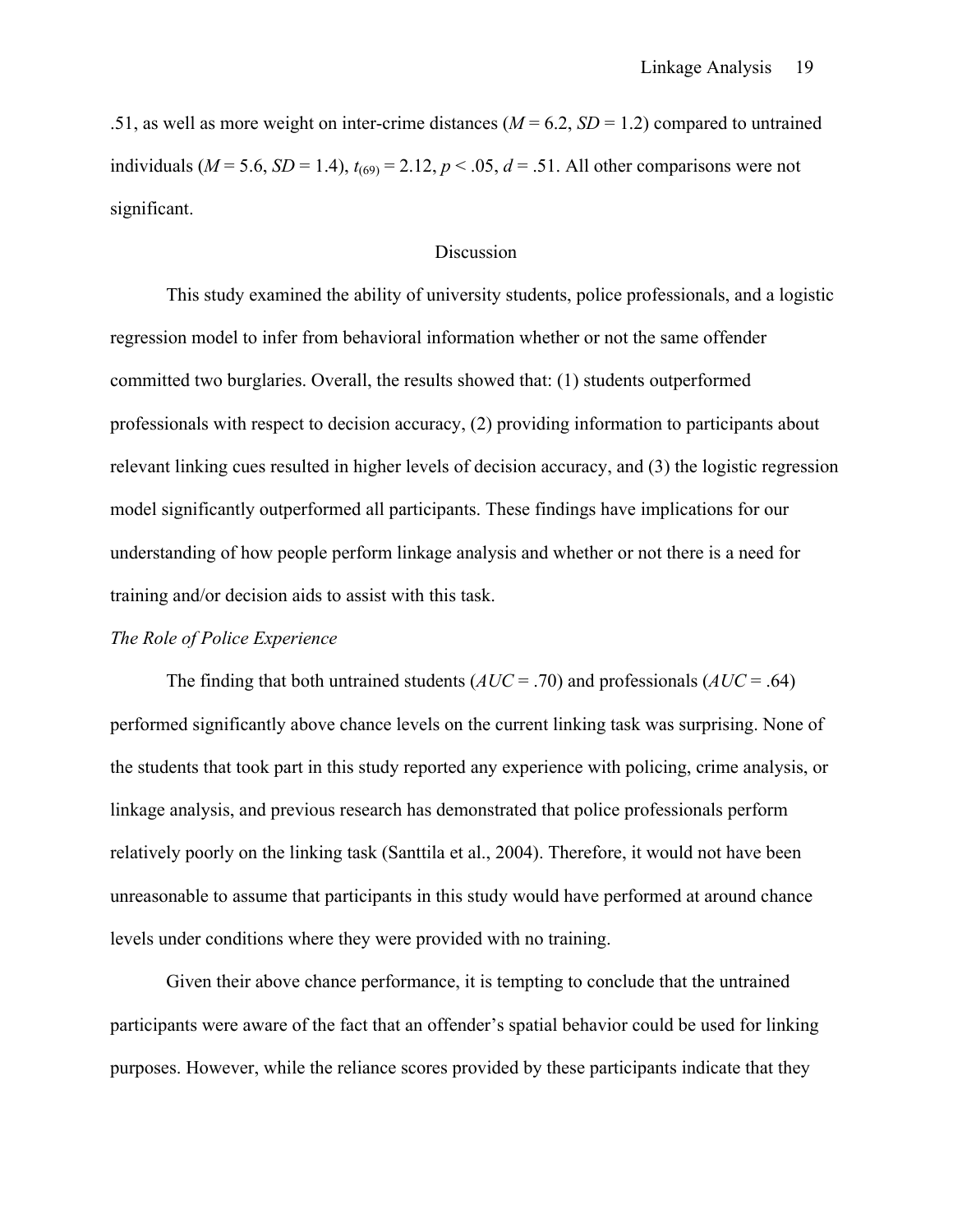focused *some* of their attention on the relative location of the burglaries and the distances between them, they focused significantly more attention on the other less relevant cues (e.g., property stolen). While this strategy is not ideal, it does ensure moderate levels of accuracy since effective linking cues are focused on in addition to the irrelevant cues.

The finding that untrained students generally outperformed the untrained professionals was also somewhat surprising, especially in light of Santtila et al.'s (2004) results, which showed that police investigators significantly outperformed naïve participants in a linking task involving vehicle crimes. Of course, it could simply be the case that experience is unrelated to success on the linking task and that our results are correct. This has certainly been found to be the case in other domains (e.g., Dawes, 1989; Garb, 1989). However, there are also potential problems with our study that provide alternative explanations for why these differences between the two studies emerged. These problems may have negatively impacted participant performance, especially in the case of our police professionals.

First, unlike the data provided to investigators in Santtila et al.'s (2004) study, the participants in the current study were provided with data from an area that was potentially very different from where most of them resided and/or worked.<sup>8</sup> While this issue is unlikely to seriously impact student performance (because students know little of how burglars behave), it could impact the performance of police professionals who may be using *locally-derived* analytical knowledge that does not match the criminal patterns found within the study's data. For example, while a police officer serving in a rural Canadian town may know that inter-crime distances in his jurisdiction tend to be about 8 km, this will not serve him well when applying

<sup>&</sup>lt;sup>8</sup> Note that Santtila et al. (2004) also used data from a location that was different from the location where their participants resided and/or worked, but both locations were major cities in Finland (P. Santtila, personal communication, March 11, 2009). It is likely that these cities are much more similar than the various locations relied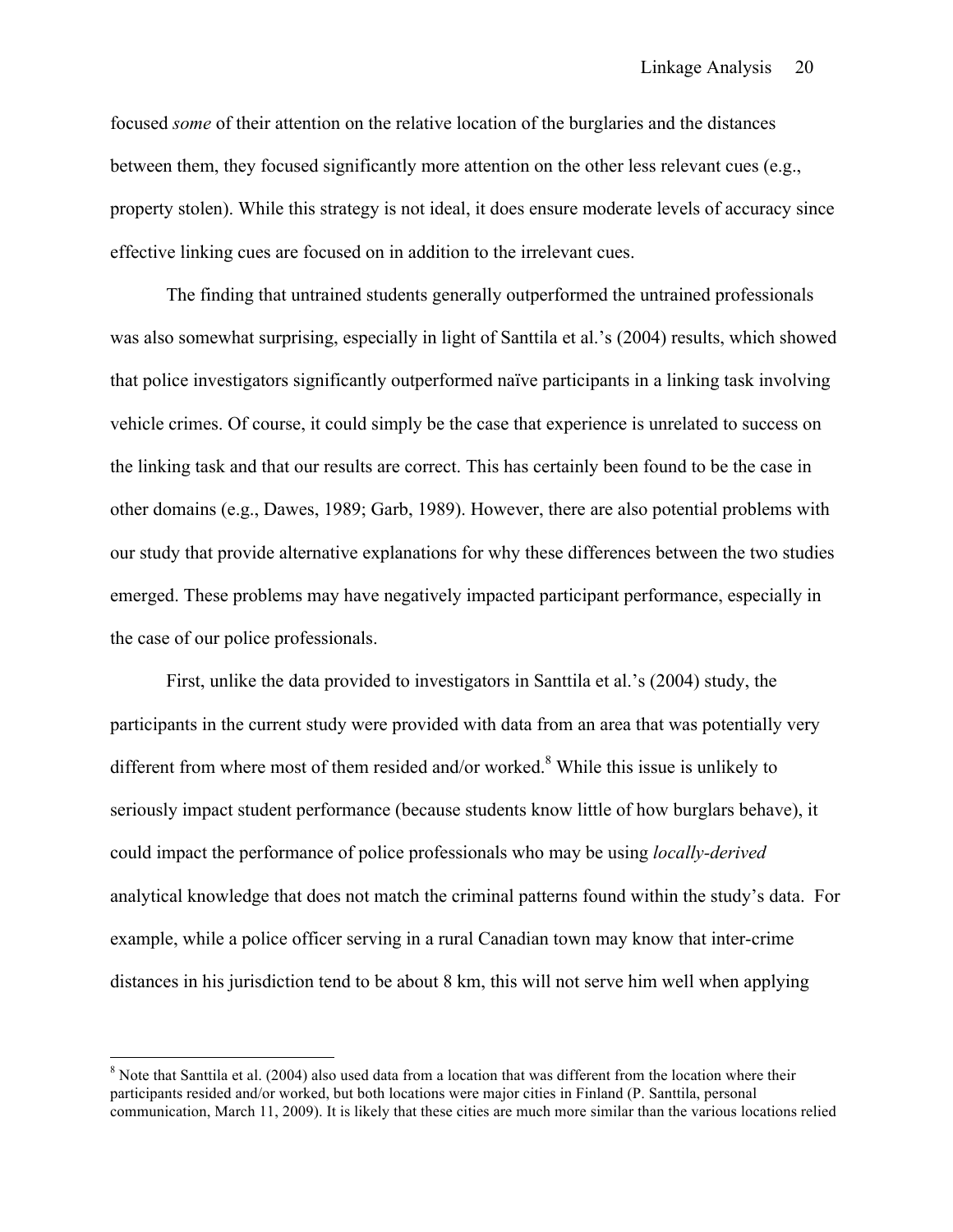that knowledge to crimes committed in a densely populated urban centre in the UK where the average inter-crime distance is 2 km (as it is with the data set being used in this study). A number of the police professionals in the current study noted that knowledge of the area in which the offenses were committed would have increased their performance and it will be important to examine this issue in the future.

Second, providing participants (especially the police professionals) with additional information about the crime pairs could have increased their performance. The absence of temporal information (i.e., when the crimes were committed) was a particular concern, with over 50% of the professionals, but none of the students, indicated that having access to temporal information would have allowed them to make more accurate decisions. For example, one professional commented, "To me, a crucial omission in your variables is the date and time of each burglary. These details would be vital in determining a particular burglar's mobility - could he rob two places 5 km apart on the same day?" Unfortunately, temporal information was not available for the current study and often is not in cases of burglary due to the fact that burglaries often occur when homes are unoccupied (Ratcliffe, 2002). However, when it is available, temporal information can be useful for making linking decisions, as indicated by the fact that the use of timing was highly related to increased accuracy in the study by Santtila et al. (2004). Thus, the need to evaluate the importance of temporal information in linkage analysis is a valid concern and something that future research should address.

# *The Role of Training*

While all participants focused on irrelevant cues when making linking decisions, the current study did find that training had an effect on linking accuracy, with both trained students

on in the current study, which consisted of towns and cities from three different countries, with different population densities, road networks, land use patterns, etc.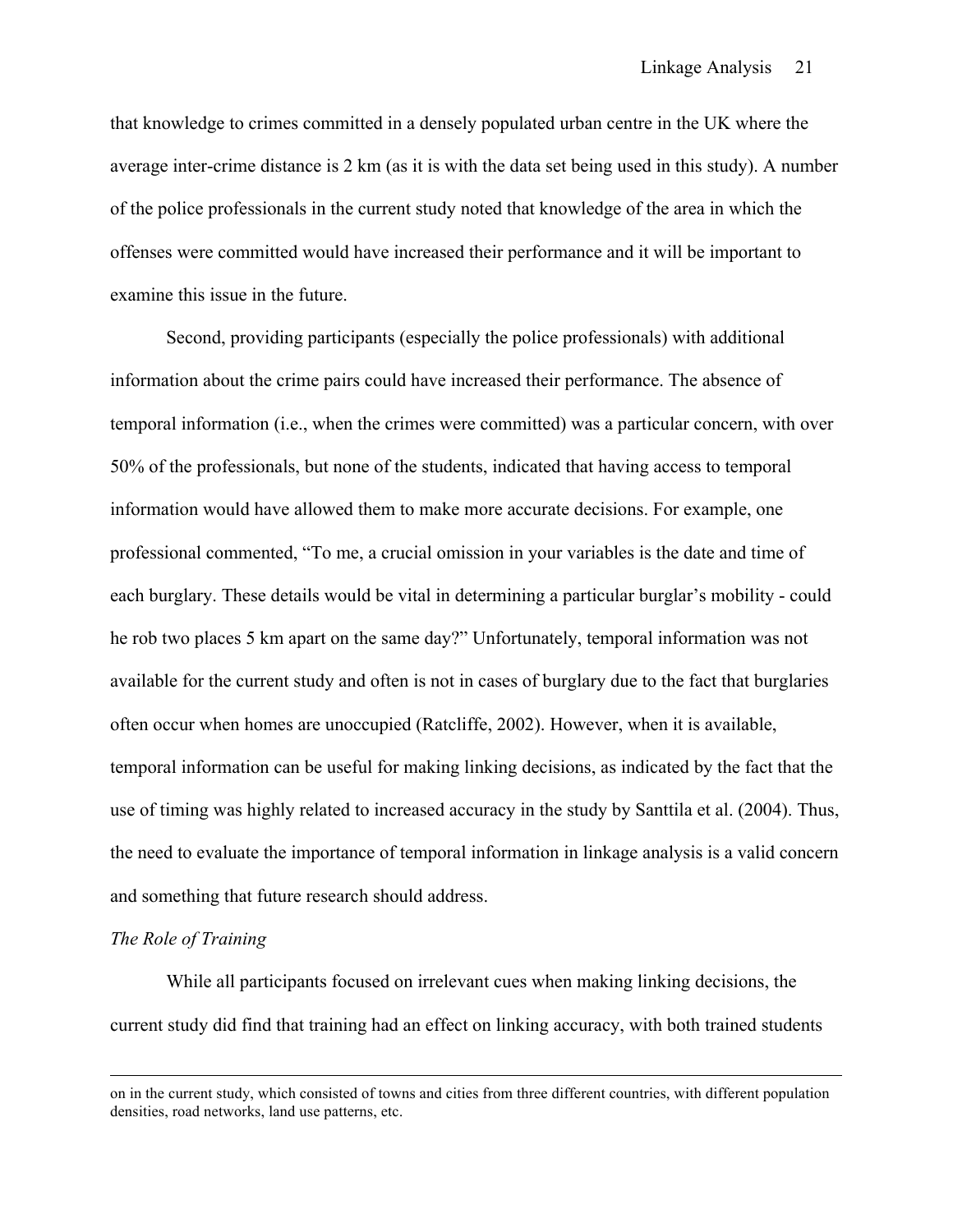and trained professionals outperforming untrained students and untrained professionals, respectively. Again, the reliance scores indicate that this general increase in performance was a result of trained participants incorporating, although not to a significant degree, the instructions on how to best go about deciding whether or not two offenses are linked. In this way, the results are similar to those reported by other researchers (e.g., Gaeth & Shanteau, 1984; Porter et al., 2000).

While training improved performance for all groups of participants, it had a particularly strong influence on the students. This finding is, in large part, a result of the trained students placing more reliance on relevant cues than their counterparts (especially police officers). For example, the students placed more emphasis on both the maps and distance information compared to the professionals once they had received training. Comments from the police professionals indicate that this may have happened because these individuals often believed their experience and knowledge should be given more weight than the training. For example, a number of the trained professionals stated that they disagreed that it was fruitful to use inter-crime distance to link offenses. One participant stated that, "…priority was given to targets followed by the MO for entry…in my experience criminals committing multiple offenses usually follow this sequence". Another remarked, "I discounted distance in the main as burglars are very mobile and I concentrated on MO and what was stolen to detect possible correlations". Empirical research suggests that these assumptions are incorrect for the majority of serial burglary cases (Snook, 2004; Wiles & Costello, 2000), and they are certainly incorrect for the burglaries in the current data set (Bennell & Canter, 2002). Students in our study did not indicate such resistance, presumably because they lack prior experience with this type of task and do not have preconceived ideas about cues that are (supposedly) effective for making linking decisions.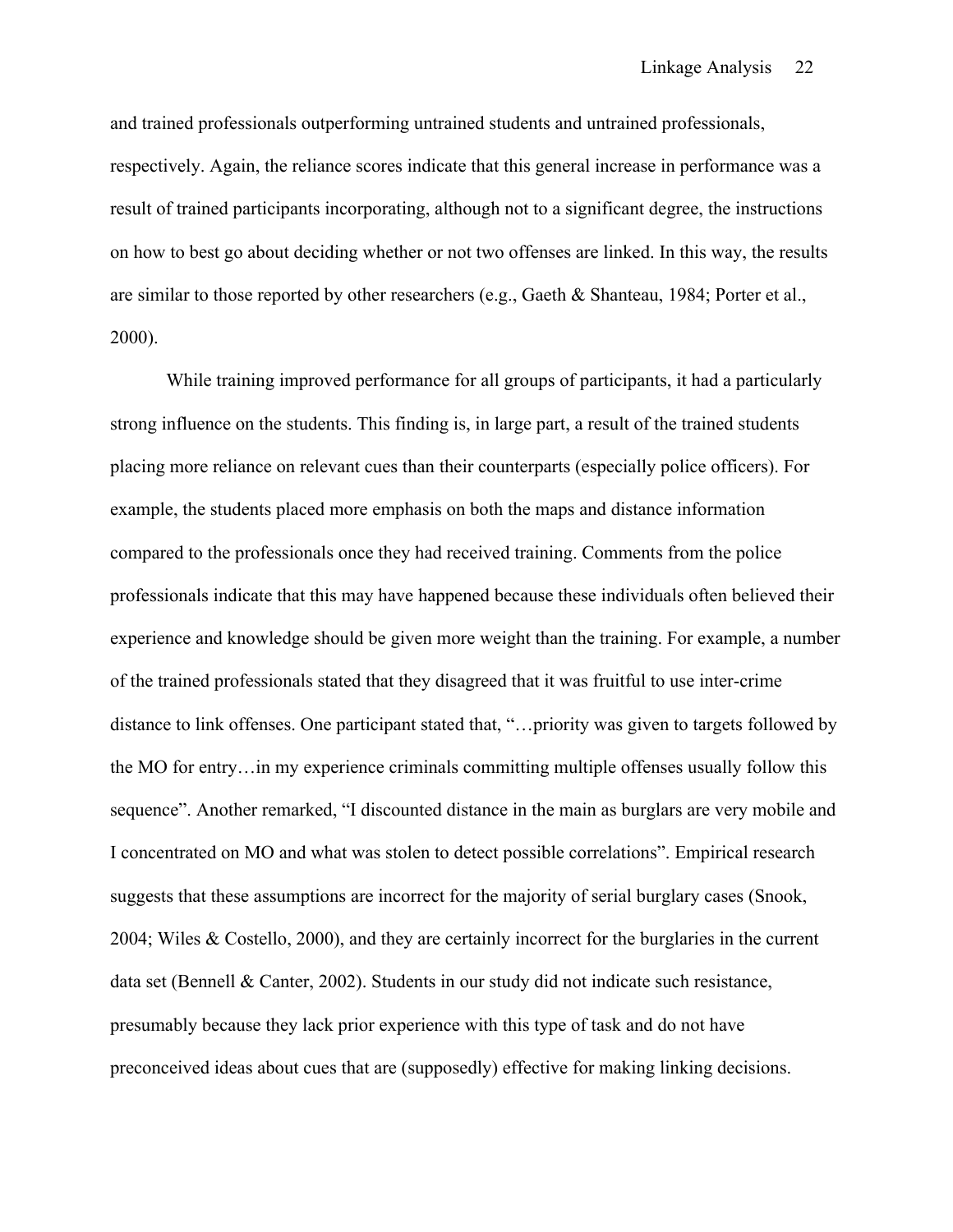# *The Value of a Statistical Model*

With an accuracy score of .87, the logistic regression model developed by Bennell and Canter (2002) significantly outperformed all groups of human judges, even after training. This suggests that it might be useful for the police to adopt a simple statistical approach for linkage analysis. This result, and conclusion, is consistent with the majority of research that has compared statistical and clinical approaches to decision-making (e.g., Meehl, 1954; Grove & Meehl, 1996). There are many possible explanations for the superiority of the regression model in this study (Dawes et al., 1989). Perhaps the most logical one is that the model only contains the significant spatial predictor, while the participants were free to use any linking cue (and the participants clearly did not rely solely on the spatial information).

In addition, it is clear from the results that participants were either not able to, or decided not to, incorporate the base rate information into their decision process. Recall that the initial instructions provided to all participants included a statement that approximately 20% of the offense pairs were linked. However, it was not unusual for participants to indicate that as many as 50% of the offense pairs were linked. This occurred even for participants in the trained conditions, despite the fact that, after training, they had access to a very effective linking strategy (i.e., they could have separated the 20% of offense pairs with the shortest inter-crime distance from the rest of the pairs and declare these to be the linked offenses).

## *Limitations of the Current Study*

Despite the potential importance of the current findings there are at least three limitations within the current study that need to be considered when interpreting the results (beyond those that have already been highlighted and the obvious problem of sample size).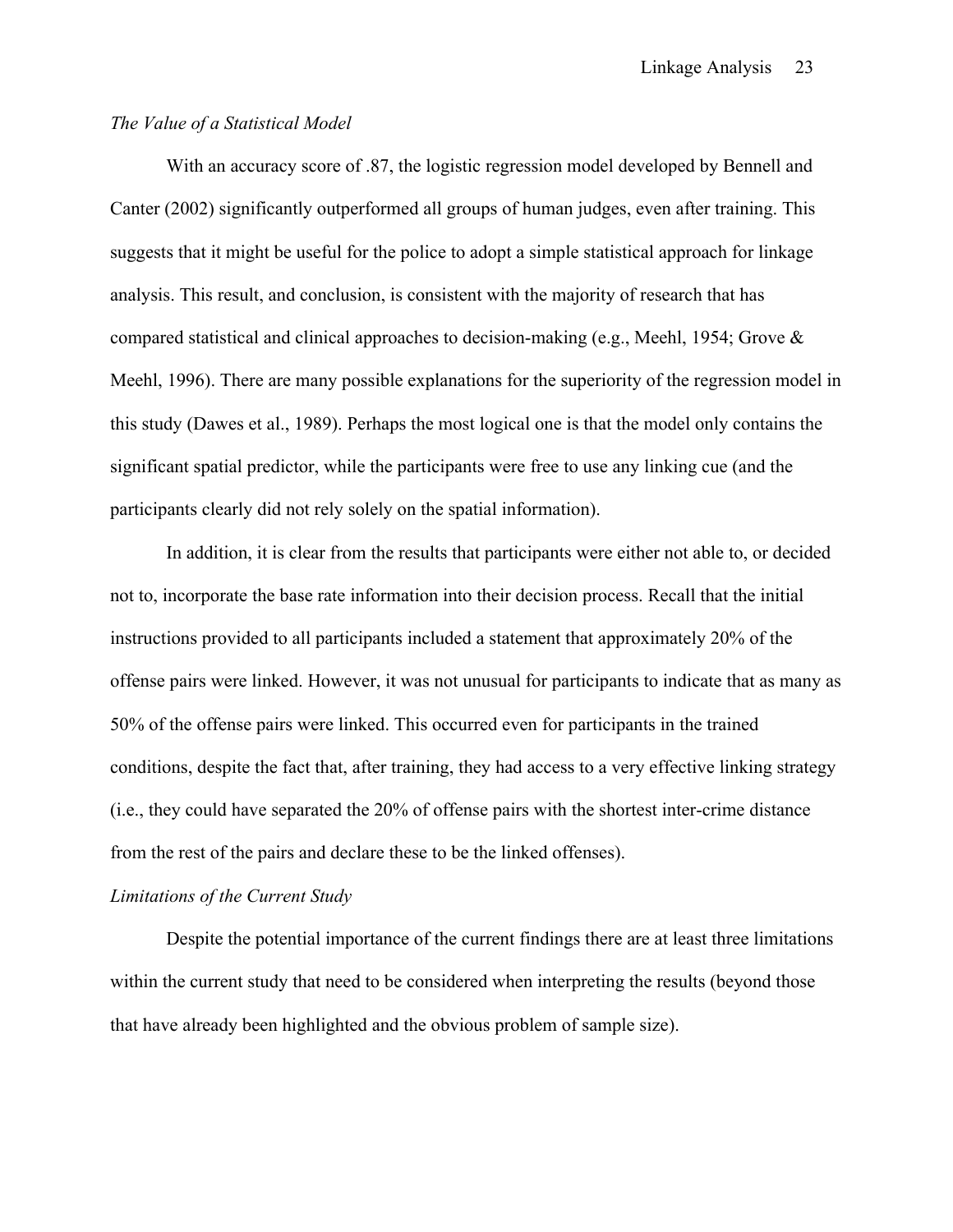First, there are potential confounds in the current study between the training received by the police professionals and other demographic variables. Specifically, the trained group of professionals was significantly older than the untrained group and was comprised of significantly more men and less women. While there is no obvious reason we can think of to suspect that age or gender would be related to performance on the linking task, it is difficult to know without further study what influence these variables had in the current study and how they impacted the training that was provided. Importantly, other demographic variables, which are arguably more important (e.g., previous crime analysis and linking experience), did not differ across the trained and untrained professional groups.

Second, it is unclear what effect the provision of base rate information (i.e., that 20% of the crime pairs were linked) had on the performance of the participants in the current study. It is seems unlikely that this information favored one group over any other. However, this information could have had: (1) a performance enhancing impact on all of the groups, allowing them to perform better than they would have without this information, or (2) no impact at all (see Tversky & Kahneman, 1982, for a discussion of base rate neglect). While providing such information is not uncommon in research of this type (e.g., Santtila et al., 2004; Swets et al., 1991), base rate information will not always be known in real-world situations where linkage analysis is conducted. Therefore, it will be important in the future to examine how this information impacts linking performance. It will also be important to examine the impact of providing base rate information in different ways (e.g., as a frequency instead of a percentage) given that the format of presentation is potentially important (e.g., Cosmides & Tooby, 1996; Gigerenzer & Hoffrage, 1995).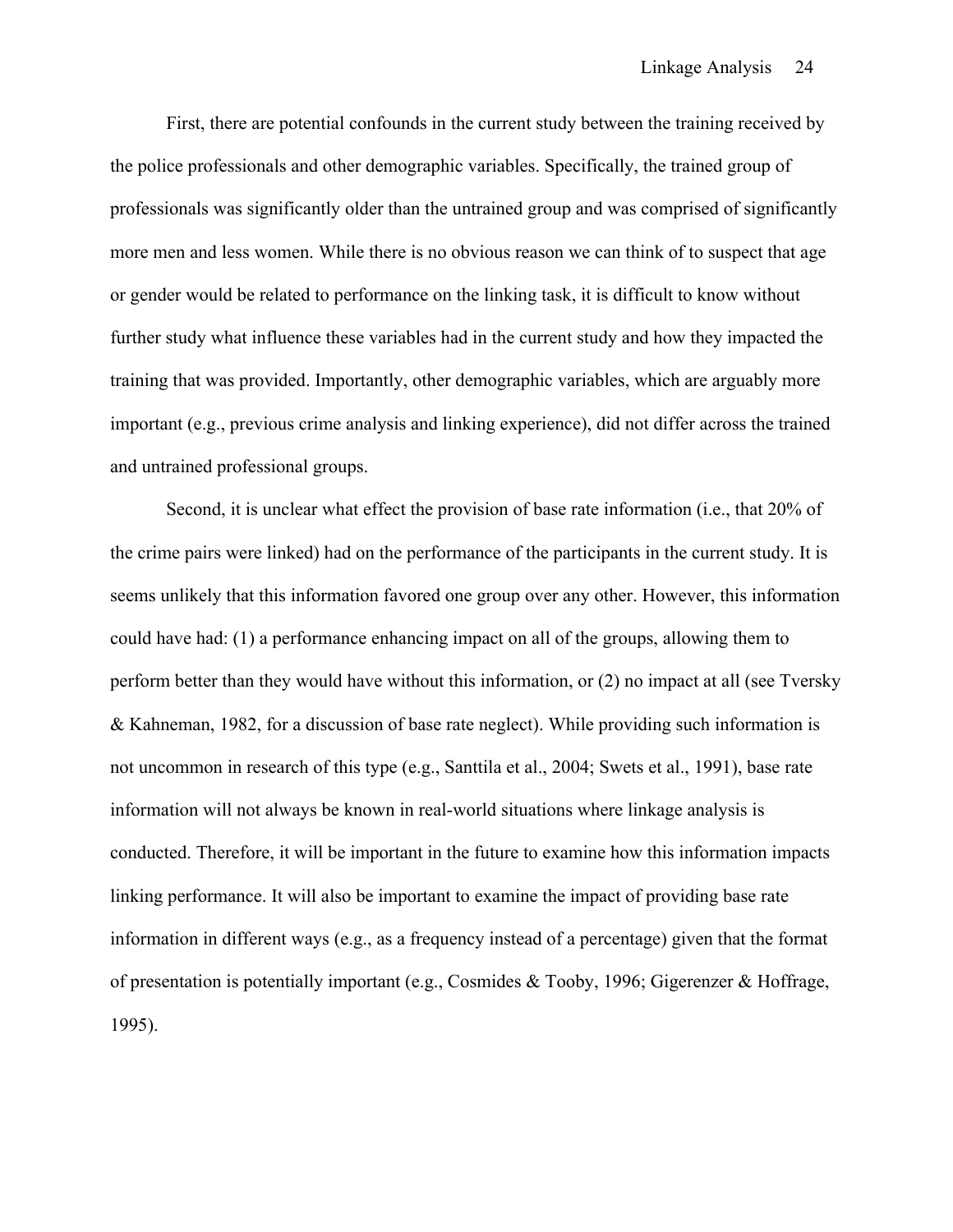Third, one must consider the relatively impoverished nature of the training that was provided to participants in the current study and how this might have influenced their performance. Indeed, by modifying the training, the performance of participants could be enhanced, perhaps to a point where they could make linking decisions that are as accurate as the statistical model. We are currently examining four revisions to the training to determine whether performance can be further improved: (1) offering the training through a more authoritative source (e.g., an experienced police officer), (2) explicitly informing participants that they should ignore irrelevant cues (e.g., property stolen) while focusing on relevant cues, (3) providing participants with a specific decision threshold to use when considering inter-crime distances (e.g., "link the offense pair if the distance between the two offense locations is less than 2 km"), and (4) presenting feedback following each linking decision to inform participants whether their decision was correct or not.

#### Conclusion

The results of this study may have implications for the future of linkage analysis. Although this procedure is vital to the success of serial crime investigation, it would seem that the methods currently used by police professionals are open to improvement. Specifically, this study demonstrated a worthwhile improvement in linking accuracy following brief training in the use of relevant linking cues. However, the results also support previous research from other domains in that humans appear unable to perform as well as a statistical model developed specifically for the purpose of linkage analysis, at least under the current testing conditions. This suggests that it might be useful for the police to adopt a statistical approach for linkage analysis.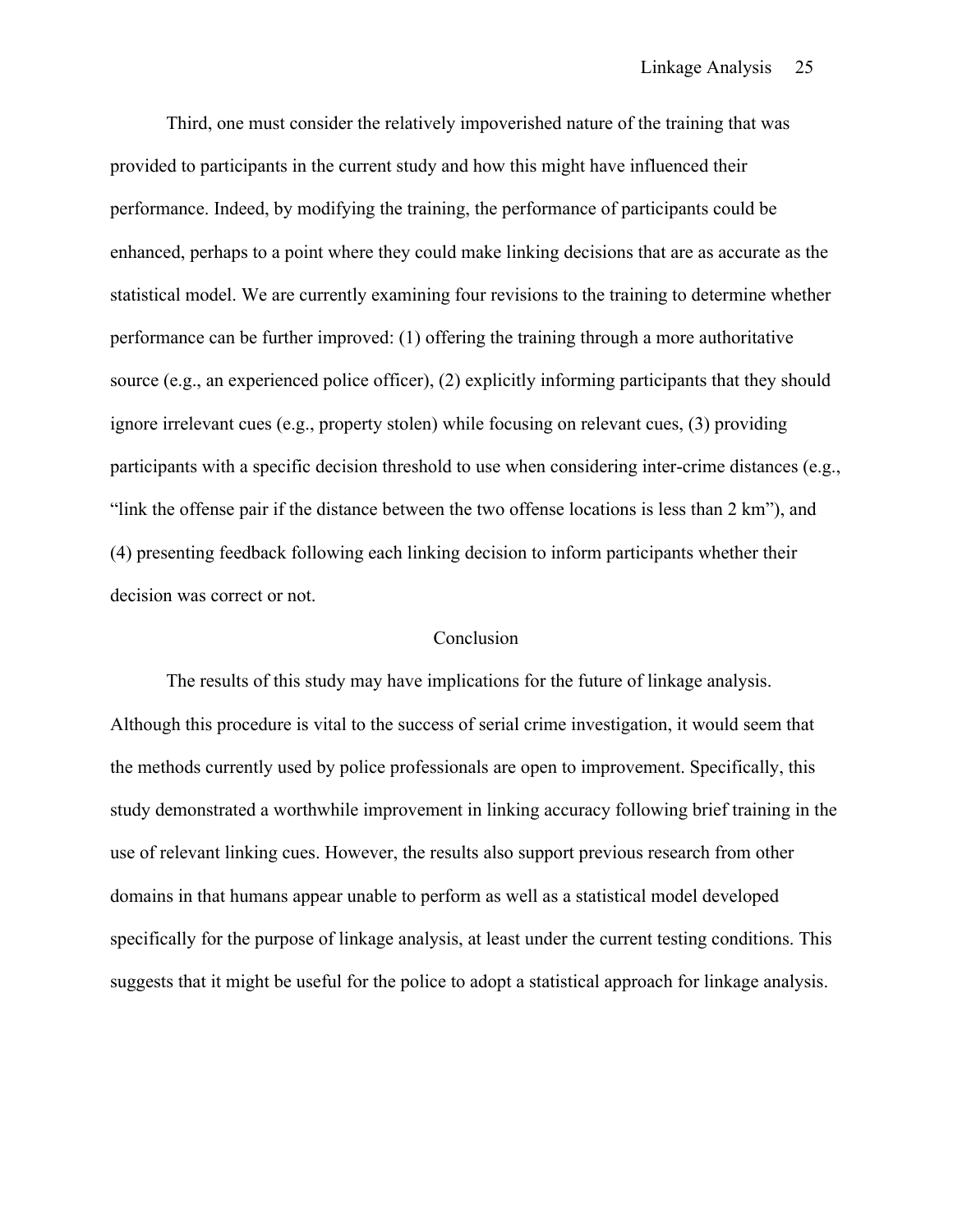#### References

- Bennell, C. (2002). *Behavioral consistency and discrimination in serial burglary*. Unpublished Doctoral Thesis, University of Liverpool, Liverpool, UK.
- Bennell, C. & Canter, D. V. (2002). Linking commercial burglaries by modus operandi: Tests using regression and ROC analysis. *Science and Justice, 42*, 153-164.
- Bennell, C., & Jones, N. J. (2005) Between a ROC and a hard place: A method for linking serial burglaries by modus operandi. *Journal of Investigative Psychology and Offender Profiling, 2*, 23-41.
- Bennell, C., Snook, B., Taylor, P. J., Corey, S., & Keyton, J. (2007). It's no riddle, choose the middle: The effect of number of crimes and topographical detail on police officer predictions of serial burglars' home locations. *Criminal Justice and Behavior, 34*, 119- 132.
- Clark, R., Nguyen, F., & Sweller, J. (2005). *Efficiency in learning: Evidence-based guidelines to manage cognitive load*. San Francisco, CA: Pfeiffer.
- Corcoran, S. A. (2007). Planning by expert and novice nurses in cases of varying complexity. *Research in Nursing & Health, 9*, 155-162.
- Cosmides, L., & Tooby, J. (1996). Are humans good intuitive statisticians after all? Rethinking some conclusions from the literature on judgement under uncertainty. *Cognition, 58*, 1- 73.
- Dando, C., Wilcock, R., & Milne, R. (2008). Victims and witnesses of crime: Police officers' perceptions of interviewing practices. *Legal and Criminological Psychology, 13,* 59-70.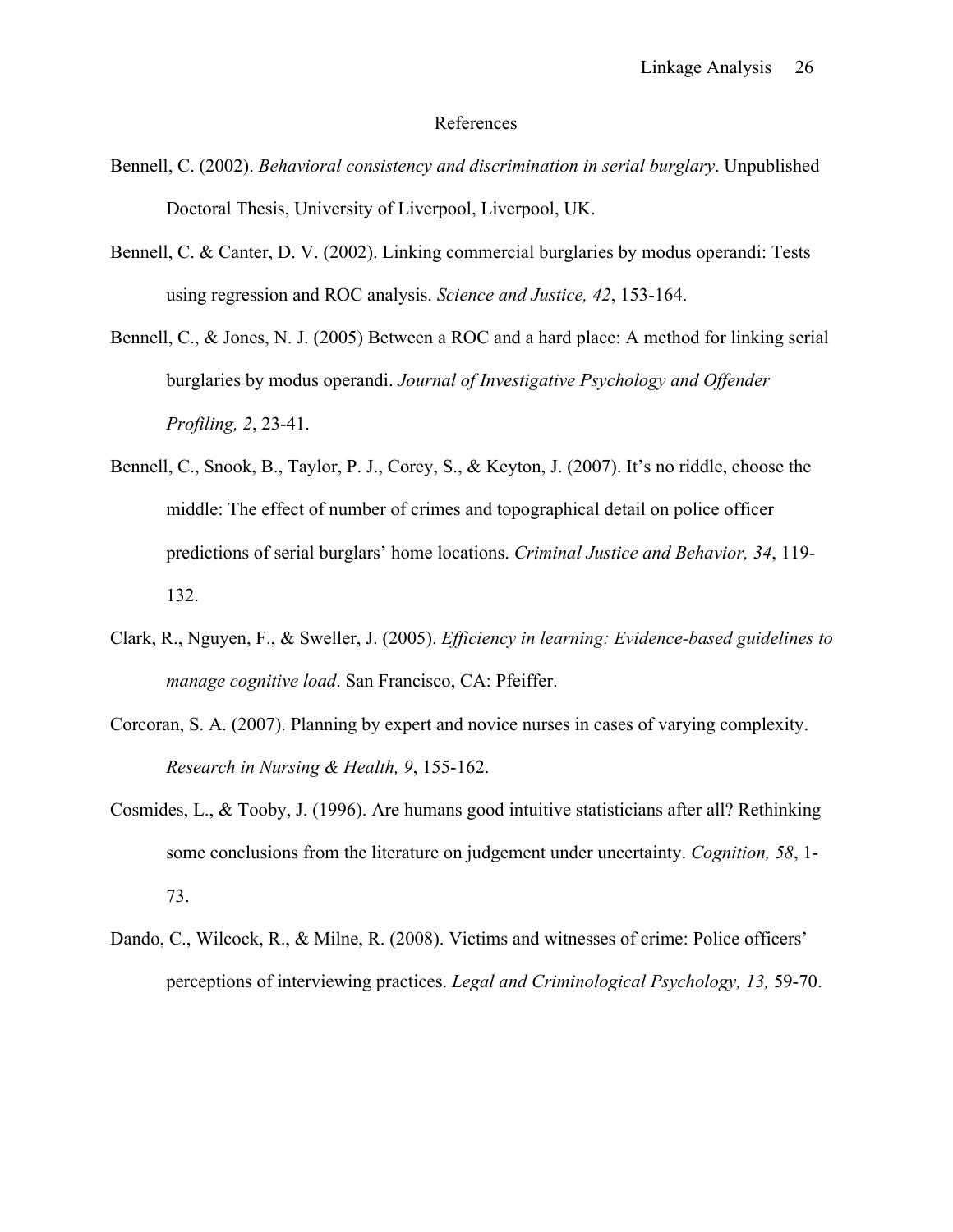- Dando, C., Wilcock, R., & Milne, R. (2009). The cognitive interview: The efficacy of a modified mental reinstatement of context procedure for frontline police investigators. *Applied Cognitive Psychology, 23,* 138-147.
- Dawes, R. M. (1989). Experience and validity of clinical judgment: The illusory correlation. *Behavioral Sciences and the Law, 7*, 457-467.
- Dawes, R. M., Faust, D., & Meehl, P. (1989). Clinical versus actuarial judgments. *Science, 243*, 1668-1674.
- Dawes, R. M., & Hastie, R. (2001). *Rational choice in an uncertain world: The psychology of judgment and decision making*. Thousand Oaks, CA: Sage.
- Gaeth, G. J., & Shanteau, J. (1984). Reducing the influence of irrelevant information on experienced decision-makers. *Organizational Behavior and Human Performance, 33*, 263-282.
- Garb, H. N. (1989). Clinical judgment, clinical training, and professional experience. *Psychological Bulletin, 105*, 387-396.
- Gigerenzer, G., & Goldstein, D. (1996). Reasoning the fast and frugal way: Models of bounded rationality. *Psychological Review, 103*, 650-669.
- Gigerenzer, G., & Hoffrage, U. (1995). How to improve Bayesian reasoning without instruction: Frequency formats. *Psychological Review, 102*, 684-704.
- Gigerenzer, G., Todd, P., & The ABC Research Group. (1999). *Simple heuristics that make us smart.* New York, NY: Oxford University Press.
- Goodwill, A. M., & Alison, L. J. (2006). The development of a filter model for prioritising suspects in burglary offences. *Psychology, Crime and Law, 12*, 395-416.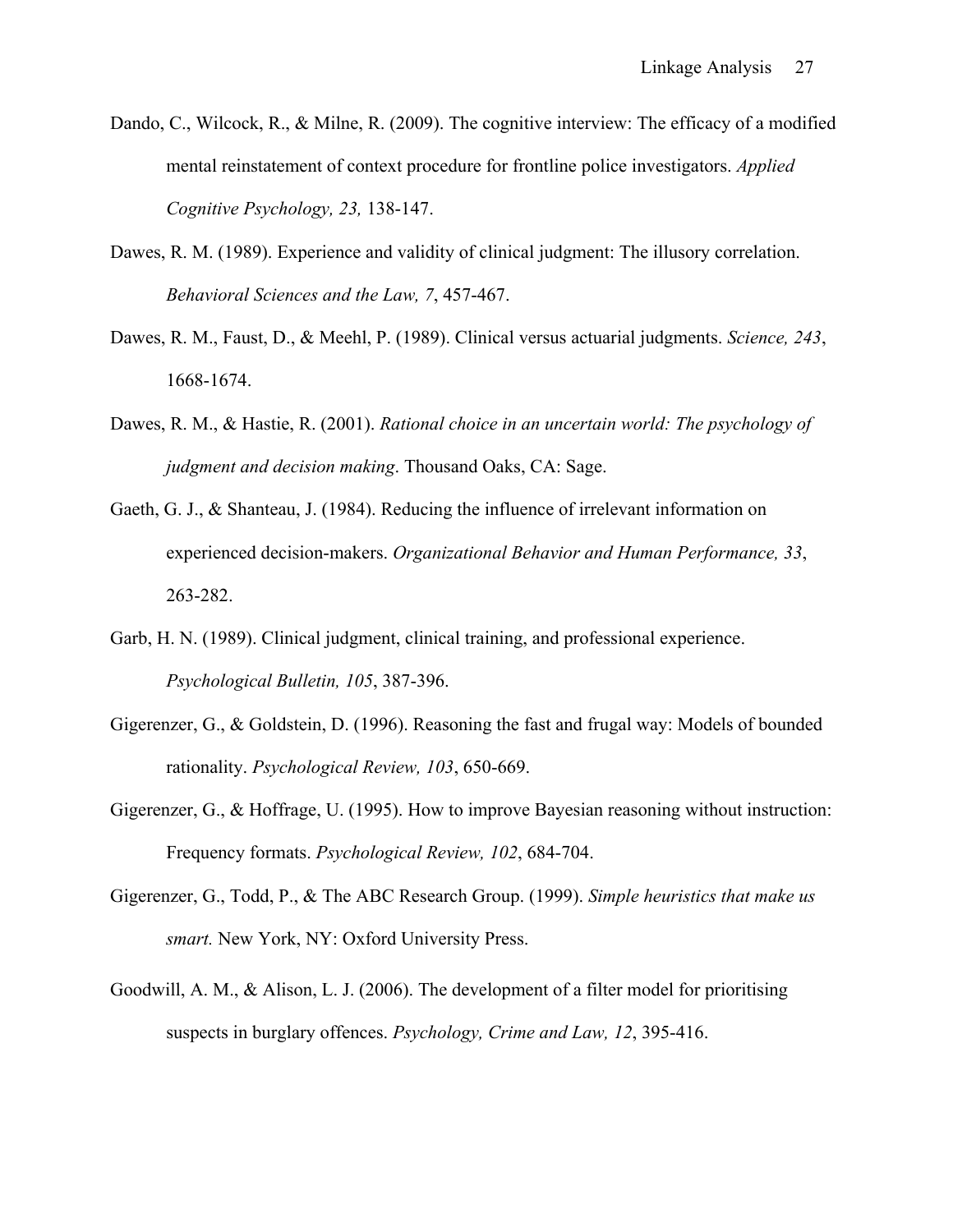- Green, E., Booth, C., & Biderman, M. (1976). Cluster analysis of burglary M/Os. *Journal of Police Science and Administration, 4*, 382-388.
- Grove, W., & Meehl, P. (1996). Comparative efficiency of informal (subjective impressionistic) and formal (mechanical, algorithmic) prediction procedures: The clinical-statistical controversy. *Psychology, Public Policy, and Law, 2*, 293-323.
- Grubin, D., Kelly, P., & Brunsdon, C. (2001). *Linking serious sexual assaults through behavior*. London, UK: Home Office.
- Hanson, R. K., & Bussière, M. T. (1998). Predicting relapse: A meta-analysis of sexual offender recidivism studies: *Journal of Consulting and Clinical Psychology, 66*, 348-362.
- Hazelwood, R., & Warren, J. (2003). Linkage analysis: Modus operandi, ritual, and signature in serial sexual crime. *Aggression and Violent Behavior, 8*, 587-598.
- Jacoby, J., Morin, M., Johar, G., Gurhan, Z., Kuss, A., & Mazursky, D. (2001). Training novice investors to become more expert: The role of information accessing strategy. *The Journal of Psychology and Financial Markets, 2*, 69-79.
- Jones, N. J., & Bennell, C. (2007). The development and validation of statistical prediction rules for discriminating between genuine and simulated suicide notes. *Archives of Suicide Research, 11*, 219-233.
- Kahneman, D., & Tversky, A. (1973). On the psychology of prediction. *Psychological Review, 80*, 237-251.
- Lamond, D., & Farnell, S. (1998). The treatment of pressure sores: A comparison of novice and expert nurses' knowledge, information use and decision accuracy. *Journal of Advanced Nursing, 27*, 280-286.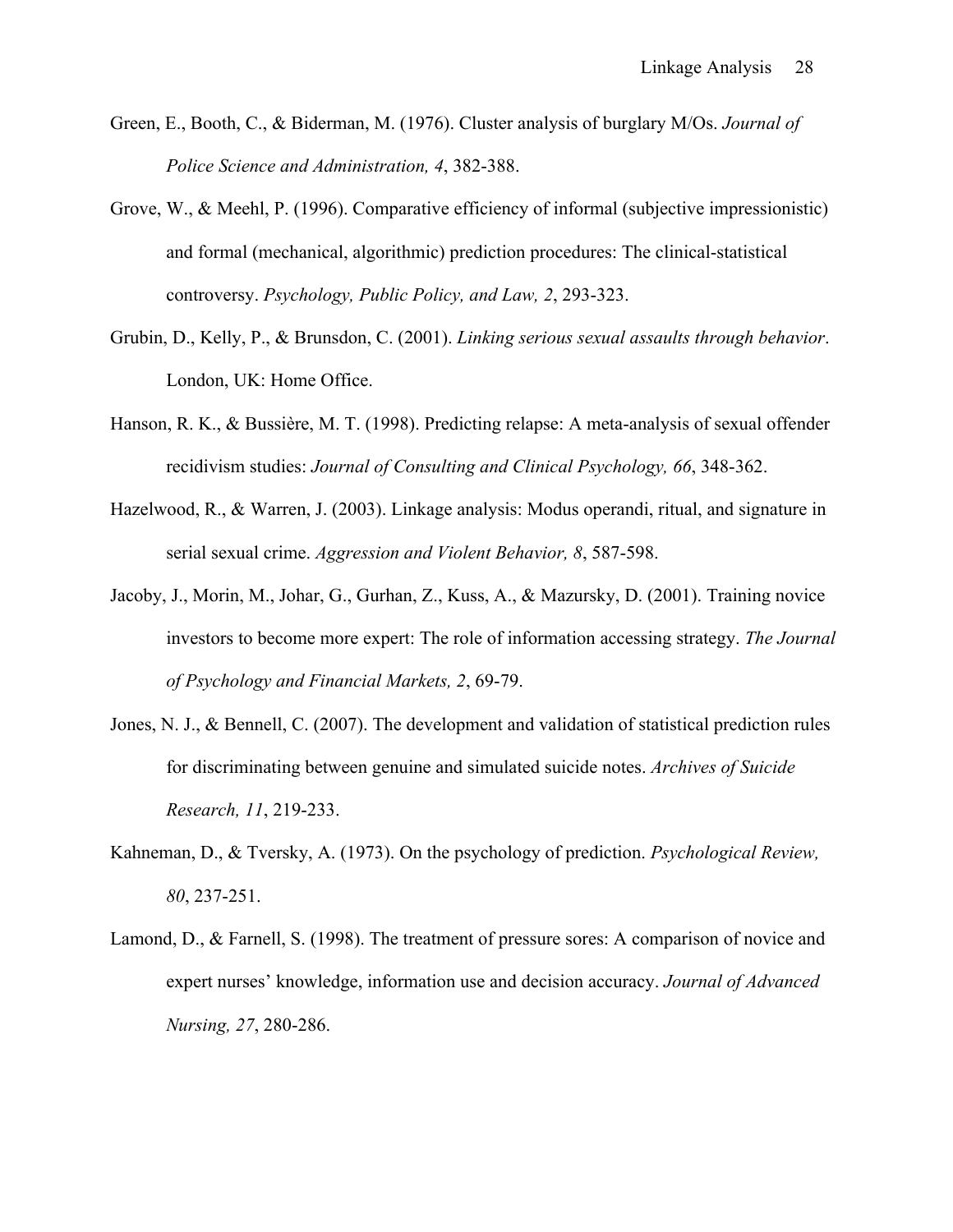- Leli, D., & Filskov, S. (1984). Clinical detection of intellectual deterioration associated with brain damage. *Journal of Clinical Psychology, 40*, 435-441.
- Martignon, L., & Hoffrage, U. (1999). Why does one-reason decision making work? A case study in ecological rationality. In G. Gigerenzer, P. Todd, & The ABC Research Group (Eds.), *Simple heuristics that make us smart* (pp. 119-140). New York, NY: Oxford University Press.
- Martignon, L., & Schmitt, M. (1999). Simplicity and robustness of fast a frugal heuristics. *Minds and Machines, 9*, 565-593.
- Meehl, P. E. (1954). *Clinical vs. statistical prediction: A theoretical analysis and a review of the evidence.* Minneapolis, MN: University of Minnesota Press.
- Memon, A., Holley, A., Milne, R., Kohnken, G., & Bull, R. (1994). Towards understanding the effects of interviewer training in evaluating the cognitive interview. *Applied Cognitive Psychology, 8*, 641-659.
- Miller, G. (1963). The magical number seven, plus or minus two: Some limits on our capacity for processing information. *Psychological Review, 63*, 81-97.
- Milne, R., & Bull, R. (1999). *Investigative interviewing: Psychology and practice*. Chichester, UK: Wiley.
- Myers, D. G. (2002). *Intuition: Its powers and perils*. New Haven, CT: Yale University Press.
- Neath, I. (1998). *Human memory: An introduction to research, data, and theory*. Pacific Grove, CA: Brooks/Cole.
- Nisbett, R. E., & Wilson, D. T. (1977). Telling more than we can know: Verbal reports on mental processes. *Psychological Review, 84*, 231-259.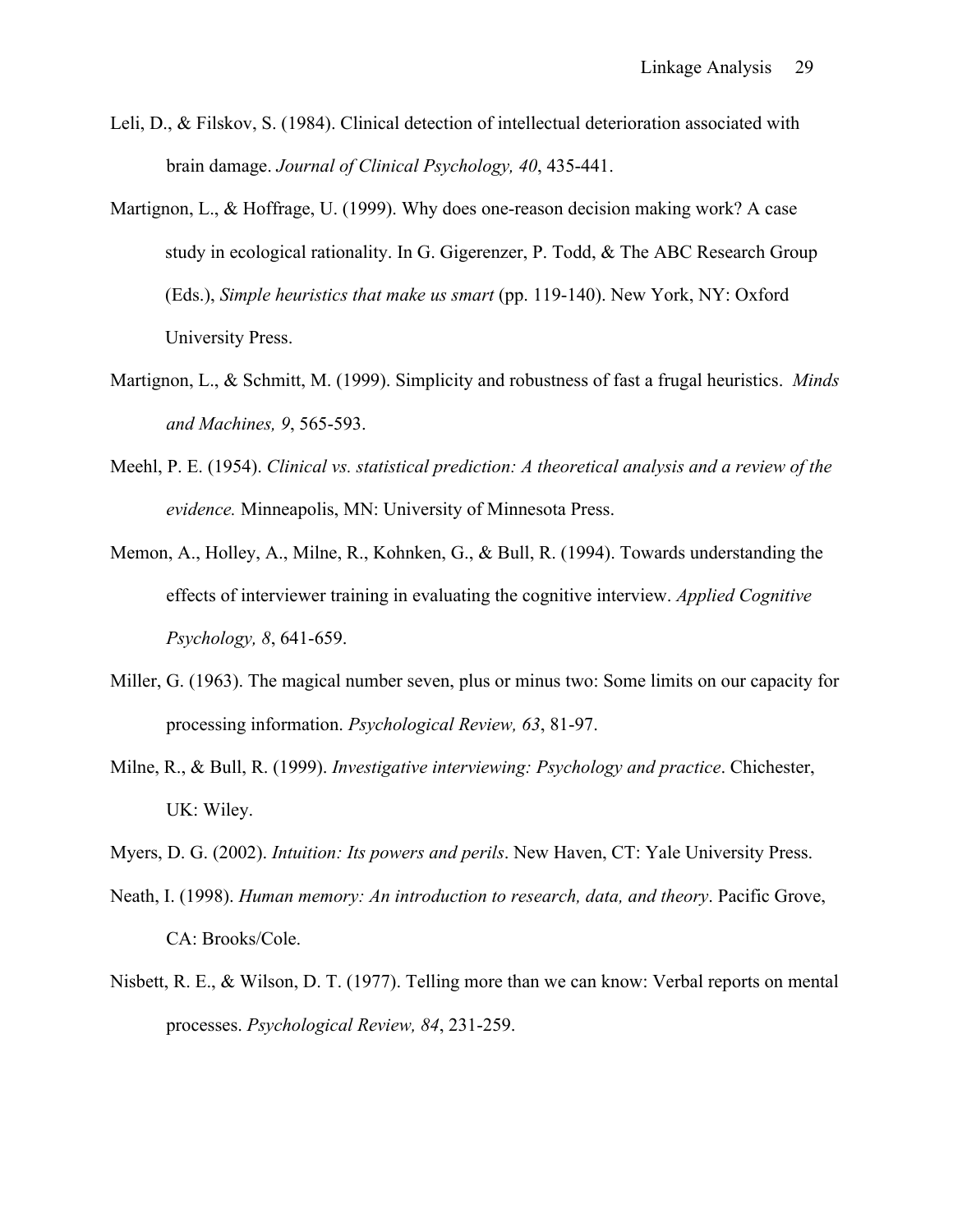- Paulsen, D. (2006). Human versus machine: A comparison of the accuracy of geographic profiling methods. *Journal of Investigative Psychology and Offender Profiling, 3*, 77-89.
- Payne, J. W., Bettman, J. R., & Johnson, E. J. (1993). *The adaptive decision-maker*. Cambridge, UK: Cambridge Press.
- Porter, S., Woodworth, M., & Birt, A. R. (2000). Truth, lies, and videotape: An investigation of the ability of federal parole officers to detect deception. *Law and Human Behavior, 24*, 643-658.
- Ratcliffe, J. (2002). Aoristic signatures and the spatio-temporal analysis of high volume crime patterns. *Journal of Quantitative Criminology, 18*, 23-43.
- Rice, M. E., & Harris, G. T. (1995). Violent recidivism: Assessing predictive validity. *Journal of Consulting and Clinical Psychology, 63*, 737-748.
- Santtila, P., Fritzon, K., & Tamelander, A. L. (2005). Linking arson incidents on the basis of crime scene behavior. *Journal of Police and Criminal Psychology, 19*, 1-16.
- Santtila, P., Korpela, S., & Häkkänen, H. (2004) Expertise and decision making in the linking of car crime series. *Psychology, Crime and Law, 10*, 97-112.
- Santtila, P., Pakkanen, T., Zappala, A., Bosco, D., Valkama, M., & Mokros, A. (2008). Behavioural crime linking in serial homicide. *Psychology, Crime and Law, 14*, 245-265.
- Snook, B. (2004). Individual differences in distance travelled by serial burglars. *Journal of Investigative Psychology and Offender Profiling, 1*, 53-66.
- Snook, B., Canter, D. V., & Bennell, C. (2002). Predicting the home location of serial offenders: A preliminary comparison of the accuracy of human judges with a geographic profiling system. *Behavioral Sciences and the Law, 20*, 109-118.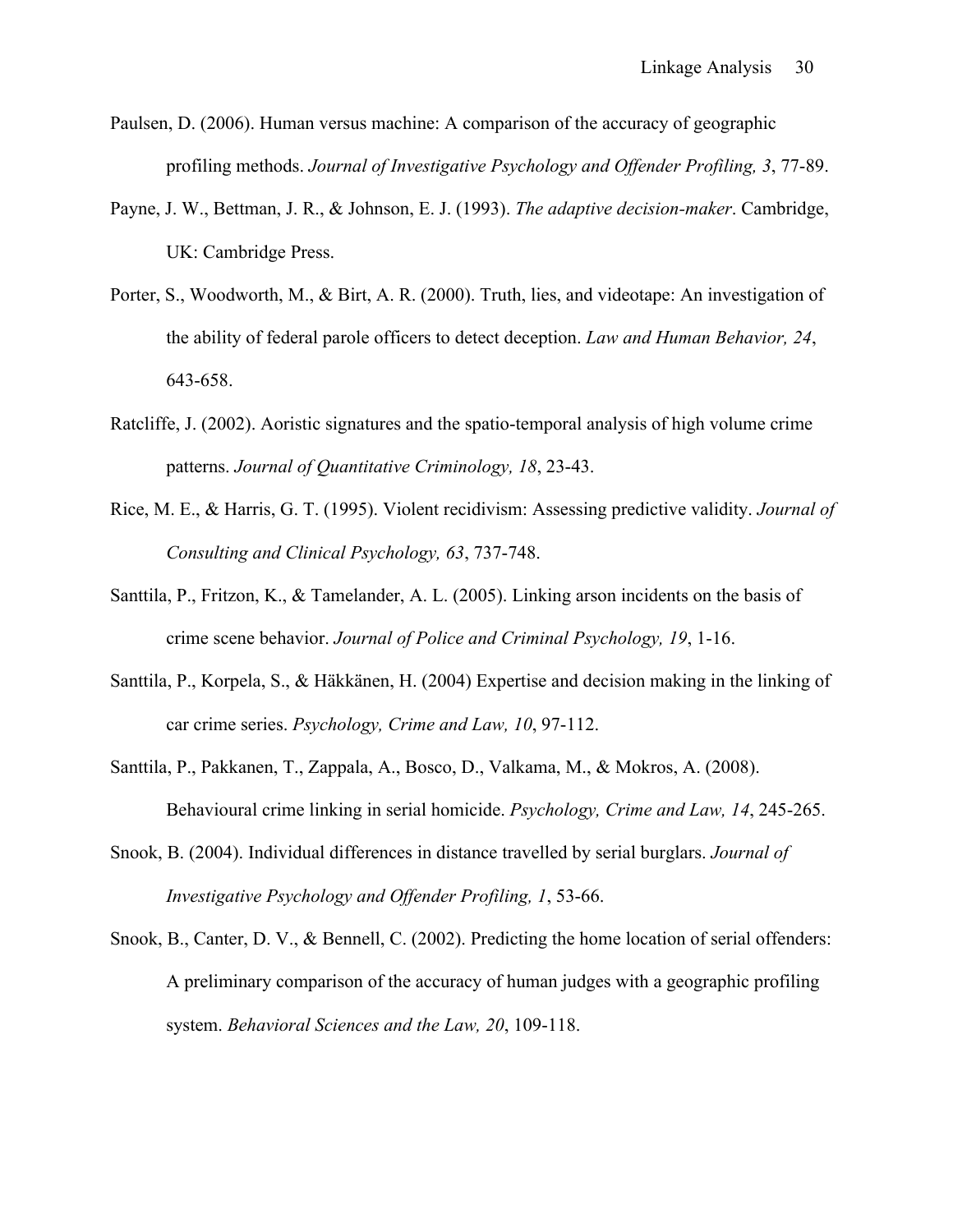- Snook, B., Taylor, P. J., & Bennell, C. (2004). Geographic profiling: The fast, frugal, and accurate way. *Applied Cognitive Psychology, 18*, 105-121.
- Szucko, J. J., & Kleinmuntz, B. (1981). Statistical versus clinical lie detection. *American Psychologist, 36,* 488-496

Swets, J. A. (1988). Measuring the accuracy of diagnostic systems. *Science, 240*, 1285-1293.

- Swets, J. A. (1996) *Signal detection theory and ROC analysis in psychology and diagnostics: Collected papers*. Mahwah, NJ: Lawrence Erlbaum Associates.
- Swets, J. A., Dawes, R. M., & Monahan, J. (2000). Psychological science can improve diagnostic decisions. *Psychological Science in the Public Interest, 1*, 1-26.
- Swets, J. A., & Pickett, R. M. (1982). *Evaluation of diagnostic systems: Methods from signal detection theory.* New York, NY: Academic Press.
- Swets, J. A., Getty, D. J., Pickett, R. M., D'Orsi, C. J., Seltzer, S. E., & McNeil, B. J. (1991). Enhancing and evaluating diagnostic accuracy. *Medical Decision Making, 11*, 9-18.
- Taylor, P. J., Snook, B., & Bennell, C. (2009). The bounds of cognitive heuristic performance on the geographic profiling task. *Applied Cognitive Psychology, 23,* 410-430.
- Todd, P. M., & Gigerenzer, G. (2001). Putting natural decision making into the adaptive toolbox. *Journal of Behavioral Decision Making, 14*, 381-383.
- Tonkin, M., Grant, T. D., & Bond, J. W. (2008). To link or not to link: A test of the case linkage principles using serial car theft data. *Journal of Investigative Psychology and Offender Profiling, 5*, 59-77.
- Tversky, A., & Kahneman, D. (1982). Evidential impact of base rates. In D. Kahneman, P. Slovic, & A. Tversky (Eds.), *Judgment under uncertainty: Heuristics and biases* (pp. 153- 160). Cambridge, UK: Cambridge University Press.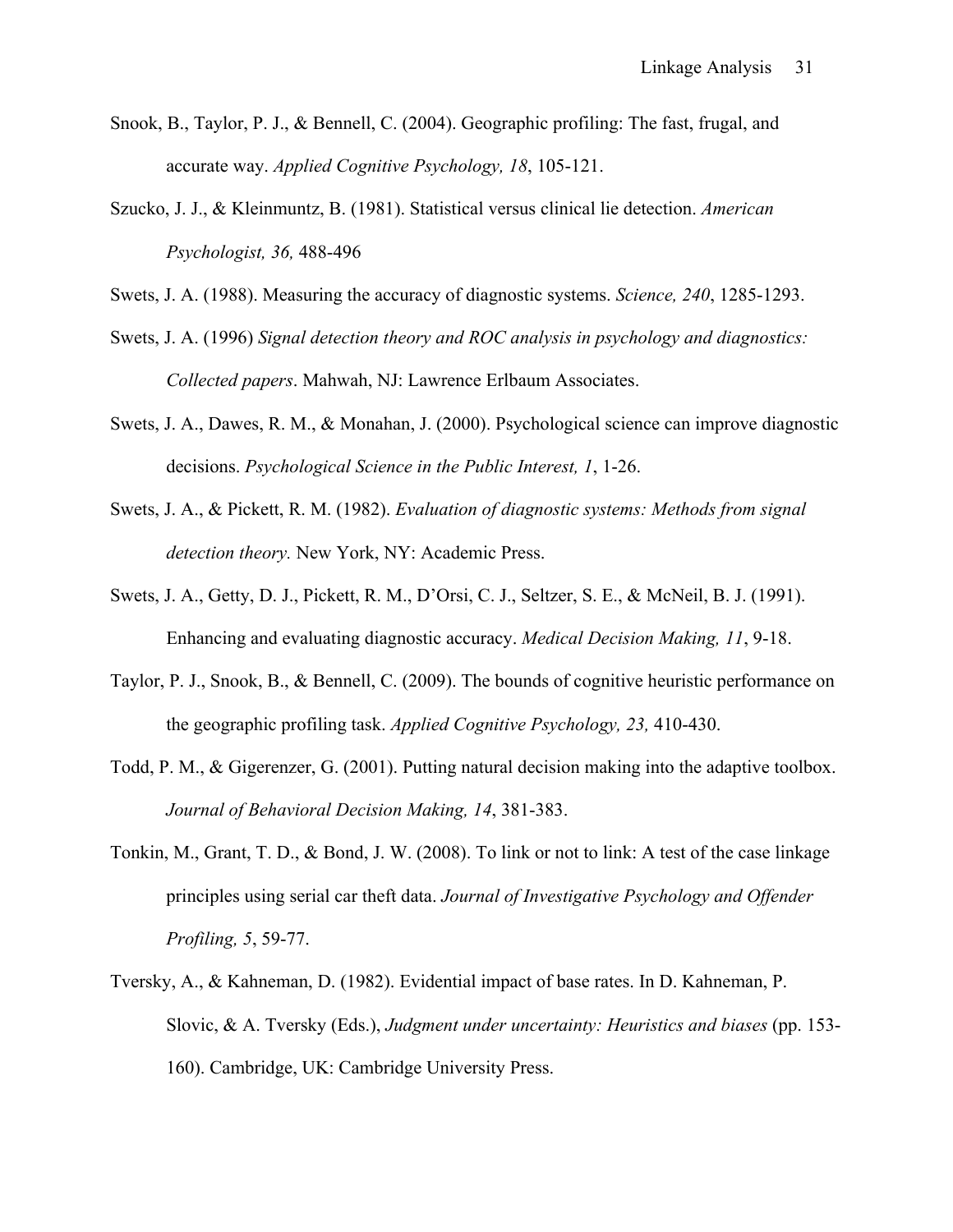- Yun, M. (2007). Hostage taking and kidnapping in terrorism: Predicting the fate of a hostage. *Professional Issues in Criminal Justice: A Professional Journal, 2*, 23-40.
- Vrij, A. (2000). *Detecting lies and deceit: The psychology of lying and the implications for professional practice*. Chichester, UK: Wiley.
- Vrij, A. (2008). Nonverbal dominance versus verbal accuracy in lie detection: A plea to change police. *Criminal Justice and Behavior, 35*, 1323-1336.
- Walters, G. D., White, T. W., & Greene, R. L. (1988). Use of the MMPI to identify malingering and exaggeration of psychiatric symptomatology in male prison inmates. *Journal of Consulting and Clinical Psychology, 56,* 111-117.
- Wiles, P., & Costello, A. (2000). *The 'road to nowhere': Evidence for travelling criminals.* London, UK: Home Office.
- Woodhams, J., Grant, T. D., & Price, A. R. G., (2007). From marine ecology to crime analysis: Improving the detection of serial sexual offences using a taxonomic similarity measure. *Journal of Investigative Psychology and Offender Profiling, 4*, 17-27.
- Woodhams, J., Hollin, C., & Bull, R. (2007). The psychology of linking crimes: A review of the evidence. *Legal and Criminological Psychology, 12*, 233-249.
- Woodhams, J., & Toye, K. (2007). An empirical test of the assumptions of case linkage and offender profiling with serial commercial burglars. *Psychology, Public Policy, and Law, 13*, 59-85.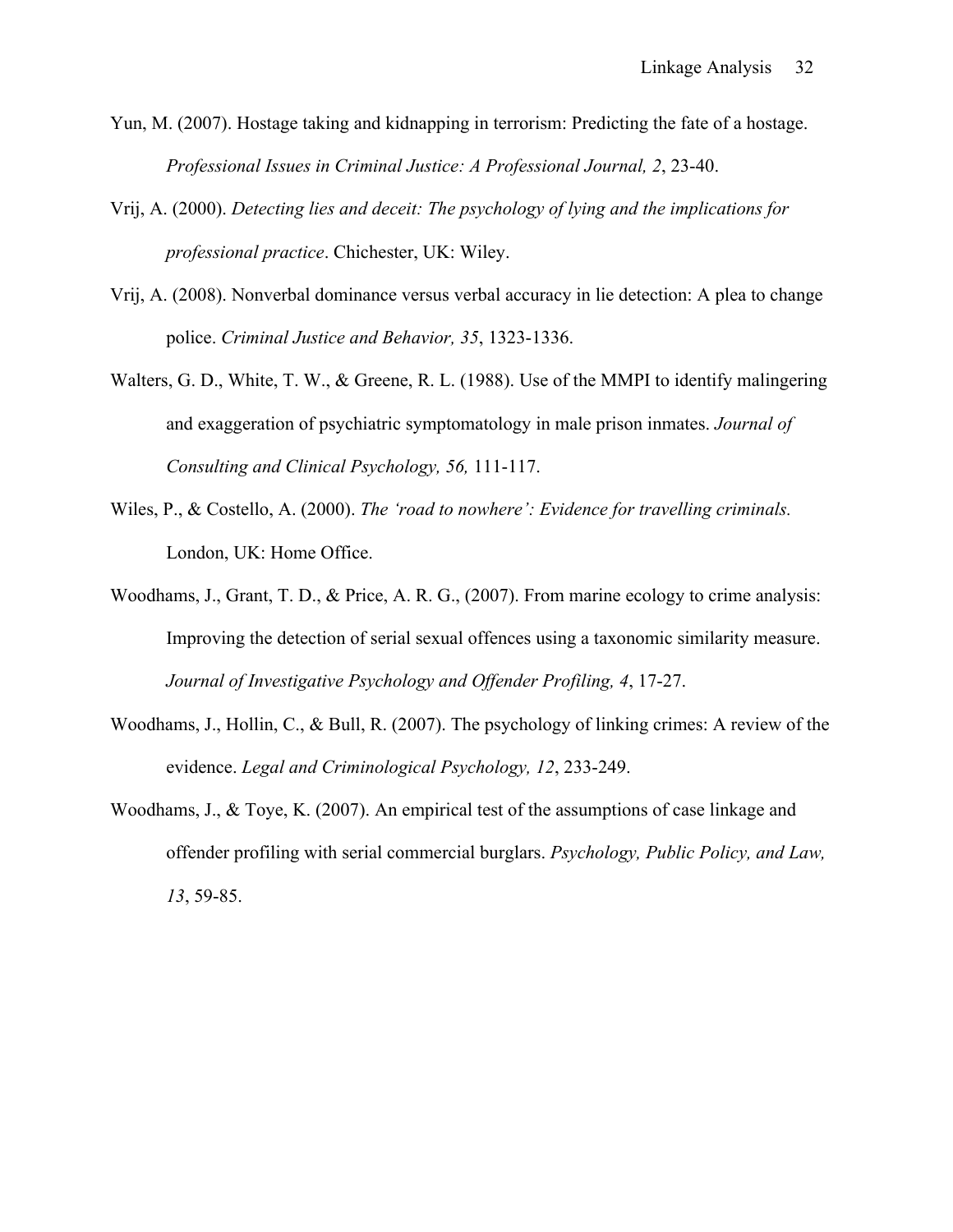#### Author Note

Craig Bennell and Sarah Bloomfield, Department of Psychology, Carleton University, Ottawa, ON, Canada; Brent Snook, Department of Psychology, Memorial University of Newfoundland, St. John's, NL, Canada; Paul J. Taylor, Department of Psychology, Lancaster University, Lancaster, UK; Carolyn Barnes, Department of Psychology, Carleton University, Ottawa, ON, Canada.

We would like to thank Dr. Jeffrey Pfeifer for his assistance in recruiting participants for this project and all the individuals who participated in the study. Support for the research reported in this paper was provided to the third author by the Natural Sciences and Engineering Research Council of Canada.

Please address correspondence to Craig Bennell, 1125 Colonel By Drive, Department of Psychology, Carleton University, Ottawa, ON, Canada, K1S 5B6; Telephone: (613) 520-2600 ext. 1769; Fax: (613) 520-3667; Email: cbennell@connect.carleton.ca.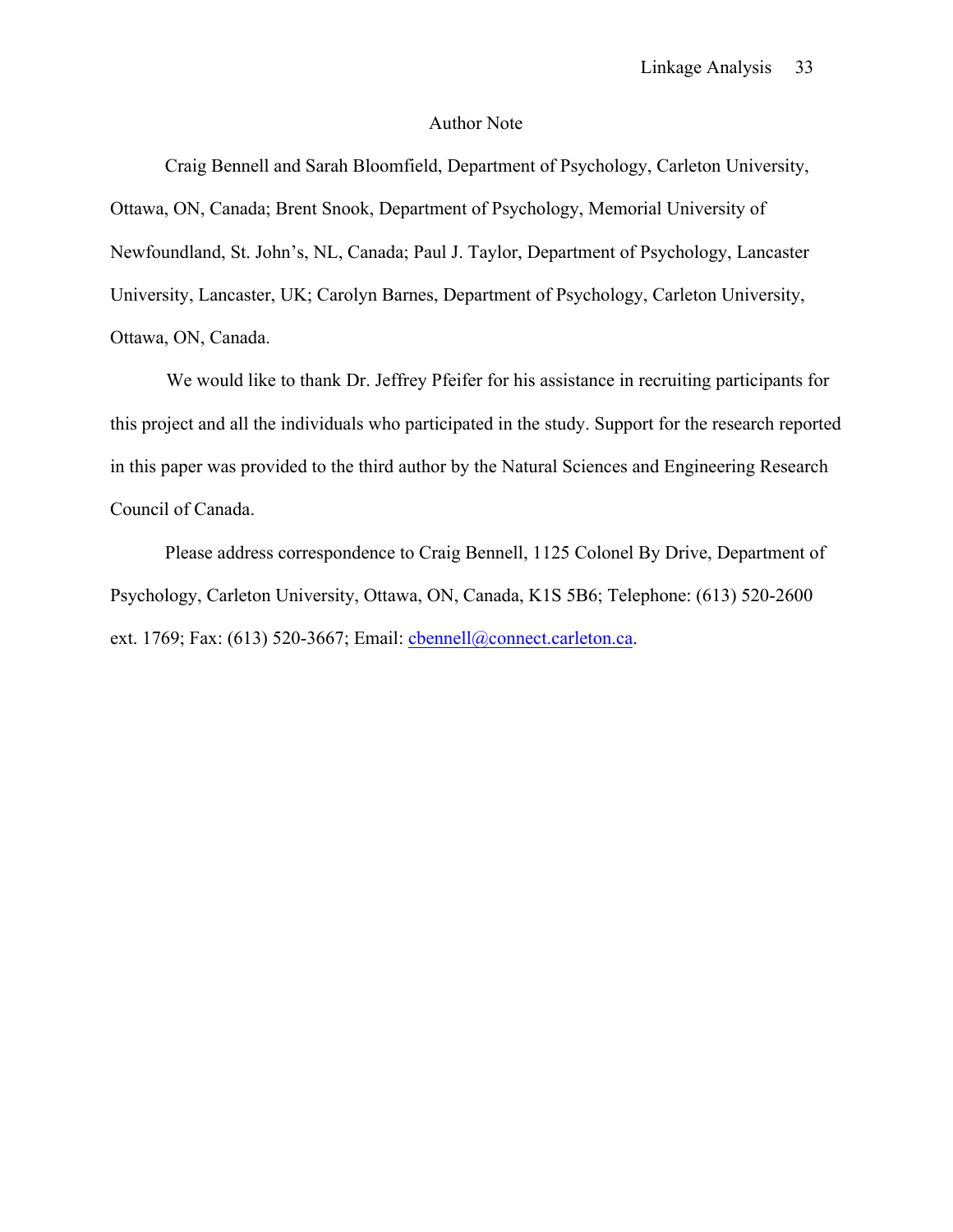# Figure Captions

*Figure 1.* ROC graph of accuracy scores for students, professionals, and the logistic regression model.

*Figure 2.* Student and professional reliance ratings as a function of training and the five different linking cues.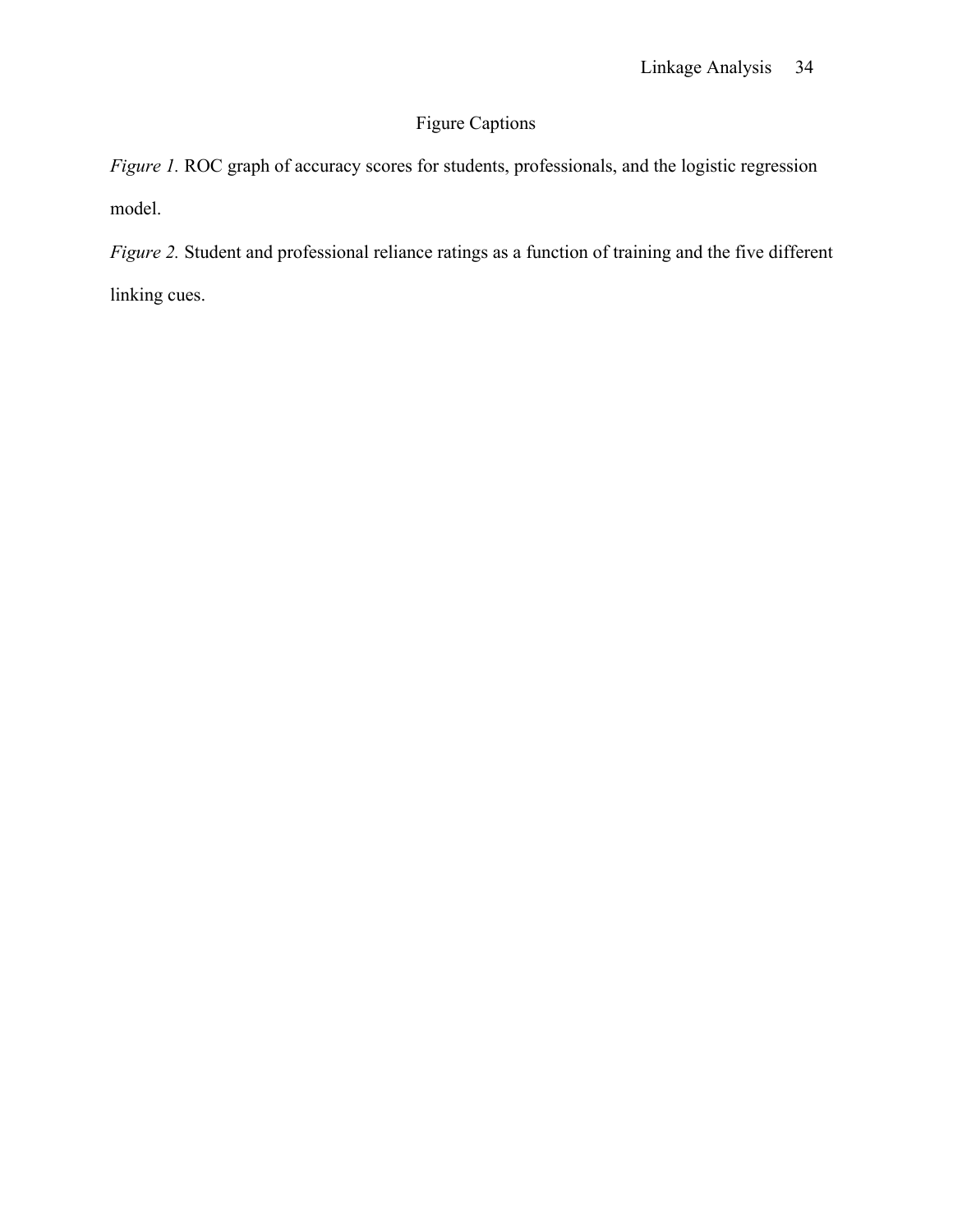



False Alarm Probability